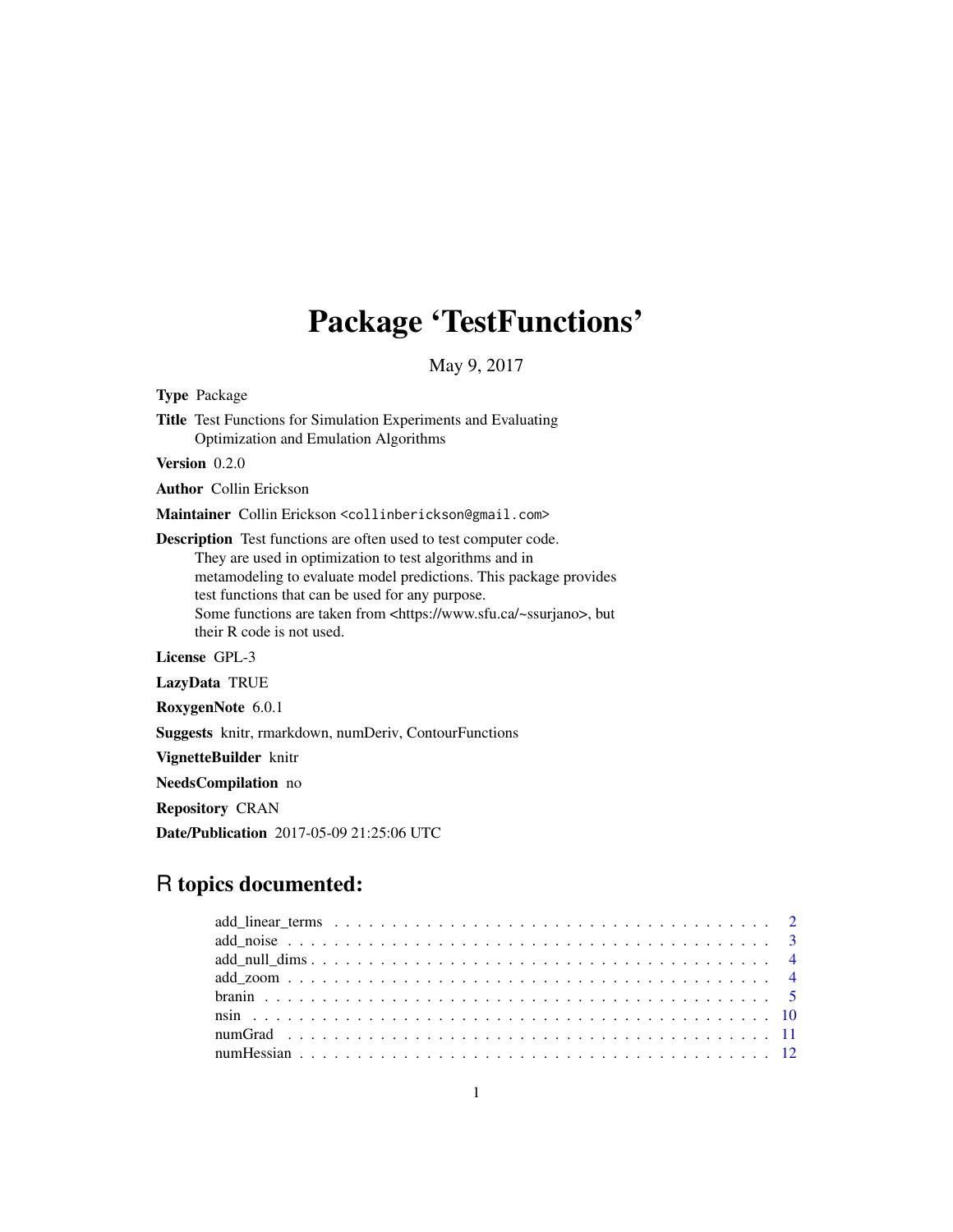<span id="page-1-0"></span>

| Index | 29 |
|-------|----|
|       |    |
|       |    |
|       |    |
|       |    |
|       |    |
|       |    |
|       |    |
|       |    |
|       |    |
|       |    |
|       |    |
|       |    |
|       |    |
|       |    |
|       |    |
|       |    |
|       |    |
|       |    |
|       |    |
|       |    |
|       |    |
|       |    |
|       |    |
|       |    |
|       |    |
|       |    |
|       |    |

add\_linear\_terms *add\_linear\_terms: Add linear terms to another function. Allows you to easily change an existing function to include linear terms.*

## Description

add\_linear\_terms: Add linear terms to another function. Allows you to easily change an existing function to include linear terms.

## Usage

add\_linear\_terms(func, coeffs)

## Arguments

| func   | Function to add linear terms to                                         |
|--------|-------------------------------------------------------------------------|
| coeffs | Linear coefficients, should have same length as function has dimensions |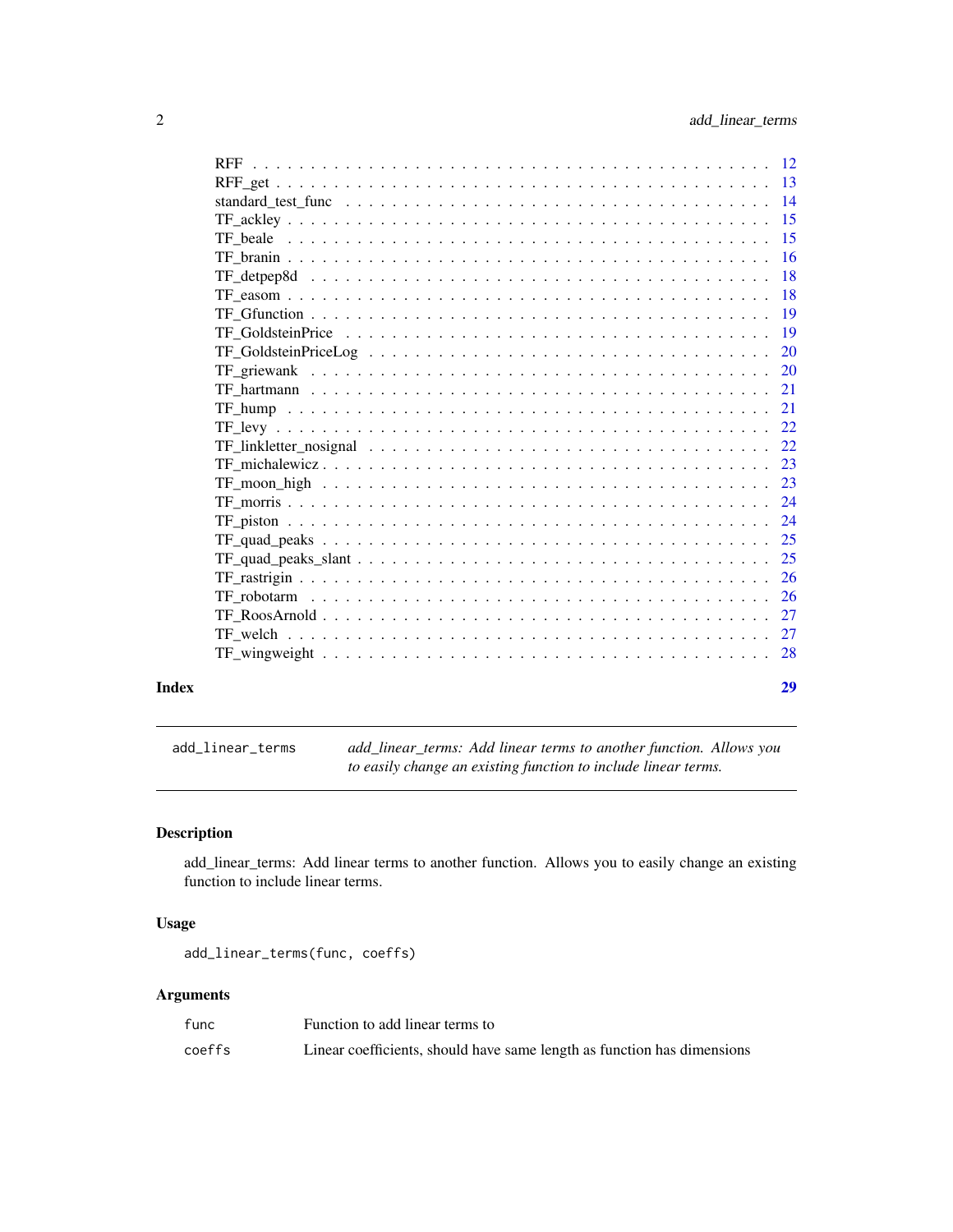<span id="page-2-0"></span>add\_noise 3

## Value

Function with added linear terms

## Examples

banana(c(.1,.2)) add\_linear\_terms(banana, coeffs=c(10,1000))(c(.1,.2))

## add\_noise *add\_noise: Adds noise to any function*

## Description

add\_noise: Adds noise to any function

#### Usage

```
add\_noise(func, noise = 0, noise\_type = "Gauss")
```
## Arguments

| func       | Function to add noise to.                                     |
|------------|---------------------------------------------------------------|
| noise      | Standard deviation of Gaussian noise                          |
| noise_type | Type of noise, only option now is "Gauss" for Gaussian noise. |

#### Value

A function that has noise

## Examples

```
tf <- add_noise(function(x)sin(2*x*pi));curve(tf)
tf <- add_noise(function(x)sin(2*x*pi), noise=.1);curve(tf)
```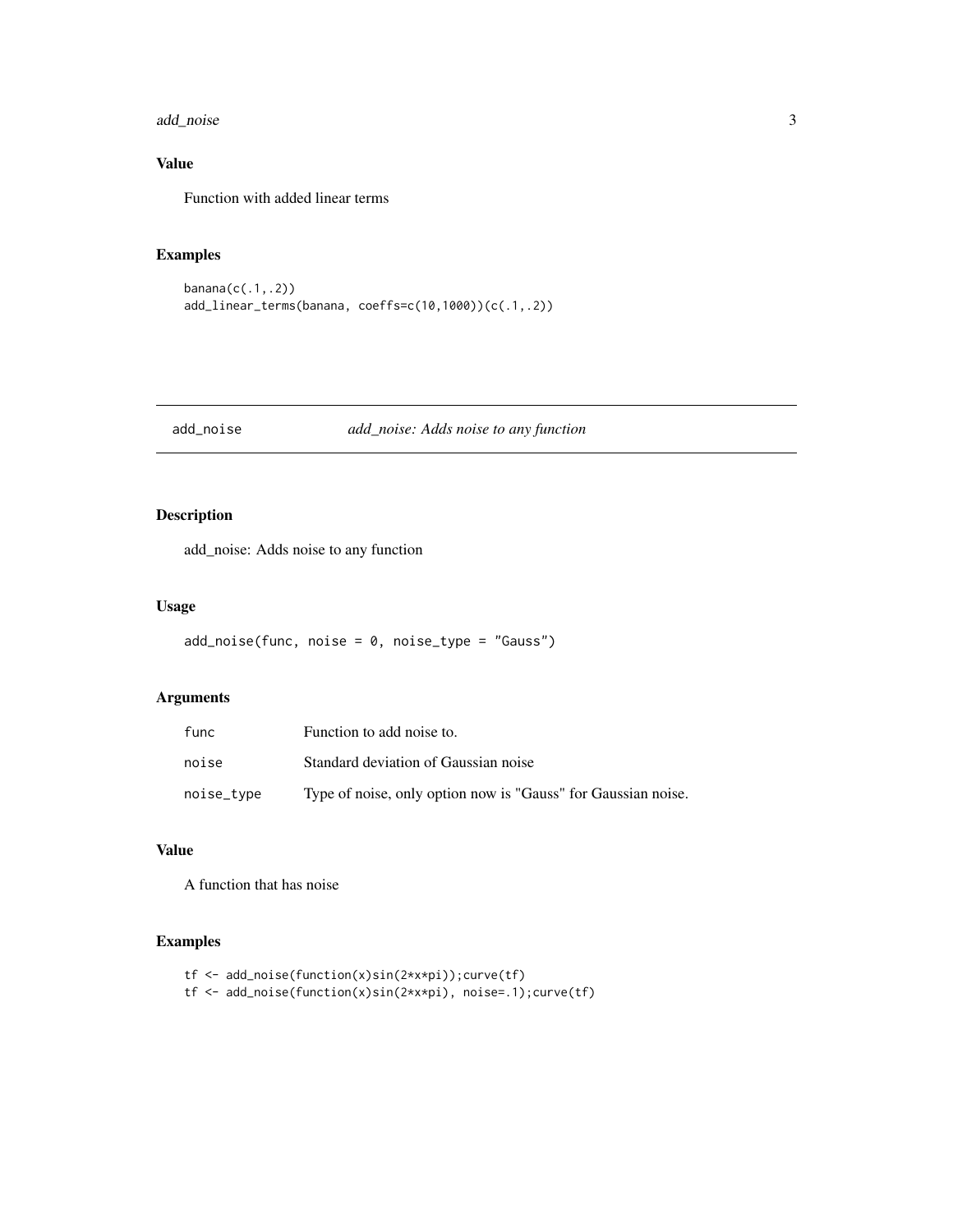<span id="page-3-0"></span>add\_null\_dims *add\_null\_dims: Add null dimensions to another function. Allows you to pass in input data with any number of dimensions and it will only keep the first nactive.*

## Description

add\_null\_dims: Add null dimensions to another function. Allows you to pass in input data with any number of dimensions and it will only keep the first nactive.

## Usage

add\_null\_dims(func, nactive)

## Arguments

| func    | Function to add null dimensions to  |
|---------|-------------------------------------|
| nactive | Number of active dimensions in func |

## Value

Function that can take any dimensional input

#### Examples

```
bannan(c(.1,.2))# banana(c(.1,.2,.4,.5,.6,.7,.8)) # gives warning
add_null_dims(banana, nact=2)(c(.1,.2,.4,.5,.6,.7,.8))
```
add\_zoom *add\_zoom: Zoom in on region of another function. Allows you to easily change an existing function so that [0,1]^n refers to a subregion of the original function*

## Description

add\_zoom: Zoom in on region of another function. Allows you to easily change an existing function so that  $[0,1]$ <sup> $\wedge$ n refers to a subregion of the original function</sup>

#### Usage

add\_zoom(func, scale\_low, scale\_high)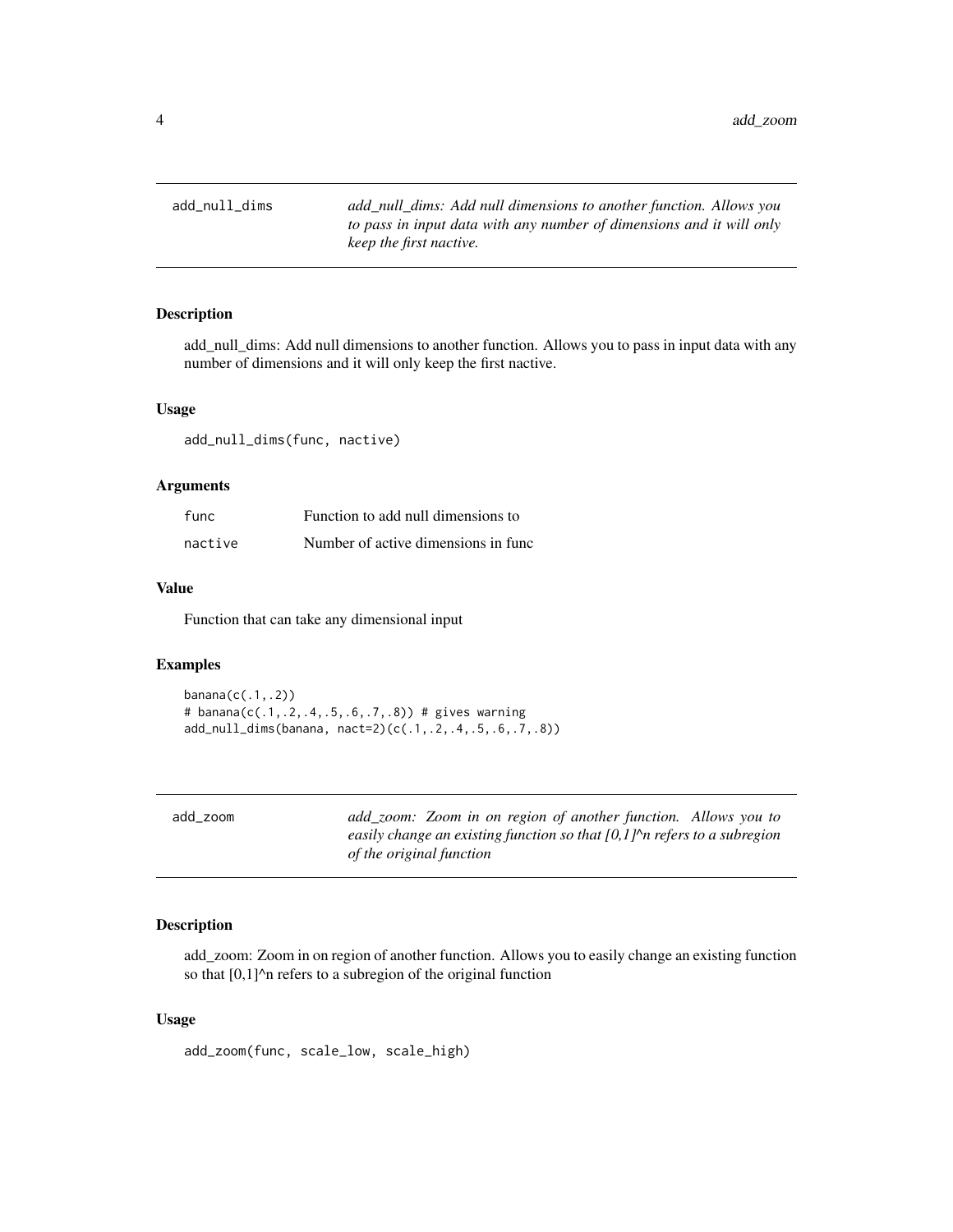#### <span id="page-4-0"></span>branin 5

#### Arguments

| func       | Function to add linear terms to                       |
|------------|-------------------------------------------------------|
| scale low  | Vector of low end of scale values for each dimension  |
| scale_high | Vector of high end of scale values for each dimension |

## Value

Function with added linear terms

#### Examples

```
banana(c(.5,.85))
add_zoom(banana, c(0,.5), c(1,1))(c(.5,.7))
add_zoom(banana, c(.2,.5), c(.8,1))(matrix(c(.5,.7),ncol=2))
ContourFunctions::cf(banana)
ContourFunctions::cf(add_zoom(banana, c(0,.5), c(1,1)))
ContourFunctions::cf(add_zoom(banana, c(.2,.5), c(.8,1)))
```
#### branin *Test function.*

#### Description

branin: A function. 2 dimensional function.

borehole: A function estimating water flow through a borehole. 8 dimensional function.

franke: A function. 2 dimensional function.

zhou1998: A function. 2 dimensional function.

currin1991: A function. 2 dimensional function.

lim2002: Some function? 2 dimensional function.

banana: A banana shaped function. 2 dimensional function.

gaussian1: A Gaussian function centered at 0.5. Any dimensional function.

sinumoid: A sinusoid added to a sigmoid function. 2 dimensional function.

waterfall: A sinusoid added to a sigmoid function. 2 dimensional function.

sqrtsin: A square root of a sine function. Any dimensional function.

powsin: A sine function raised to a power keeping its original sign. Any dimensional function.

OTL\_Circuit: OTL Circuit. 6 dimensional function.

GoldsteinPrice: Goldstein-Price function. Exponential scale, you might want to use Goldstein-PriceLog instead 2 dimensional function.

GoldsteinPriceLog: Goldstein-Price function on a log scale. 2 dimensional function.

ackley: Ackley function. 2 dimensional function.

piston: Piston simulation function. 7 dimensional function.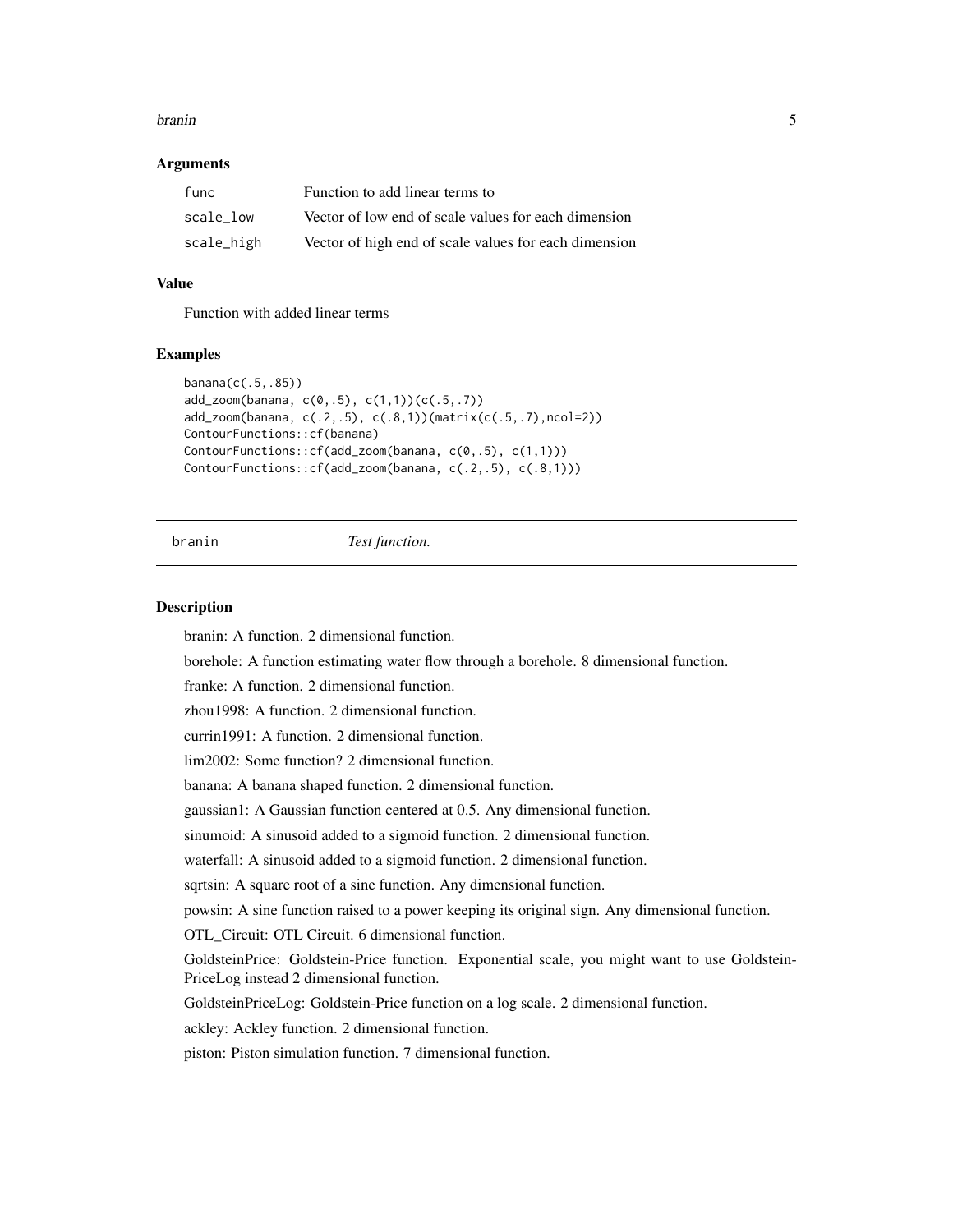wingweight: Wing weight function. 10 dimensional function.

welch: Welch et al (1992) function. 20 dimensional function.

robotarm: Robot arm function. 8 dimensional function.

RoosArnold: Roos & Arnold (1963) function. d dimensional function.

Gfunction: G-function d dimensional function.

beale: Beale function 2 dimensional function.

easom: Easom function 2 dimensional function.

griewank: Griewank function n dimensional function.

hump: Hump function 2 dimensional function.

levy: Levy function n dimensional function.

michalewicz: Michalewicz function n dimensional function.

rastrigin: Rastrigin function n dimensional function.

moon\_high: Moon (2010) high-dimensional function for screening 20 dimensional function.

linkletter\_nosignal: Linkletter (2006) no signal function, just returns zero d dimensional function.

Morris: Morris function 20 dimensional function.

detpep8d: detpep8d function 8 dimensional function.

hartmann: hartmann function 6 dimensional function.

quad\_peaks: quad\_peaks function 2 dimensional function.

quad\_peaks\_slant: quad\_peaks\_slant function 2 dimensional function.

General function for evaluating a test function

#### Usage

```
branin(x, scale_it = T, scale_low = c(-5, 0), scale_high = c(10, 15),
  noise = 0borehole(x, scale_it = T, scale_low = c(0.05, 100, 63070, 990, 63.1, 700,1120, 9855), scale_high = c(0.15, 50000, 115600, 1110, 116, 820, 1680,
  12045), noise = 0)
franke(x, scale_it = F, scale_low = c(0, 0), scale_high = c(1, 1),
  noise = 0zhou1998(x, scale_it = F, scale_low = c(\emptyset, \emptyset), scale_high = c(1, 1),
  noise = 0currin1991(x, scale_it = F, scale_low = c(\theta, \theta), scale_high = c(1, 1),
  noise = 0\lim_{2002(x, scale_i t = F, scale_low = c(0, 0), scale_ligh = c(1, 1),noise = 0banana(x, scale_it = T, scale_low = c(-20, -10), scale_high = c(20, 5),
```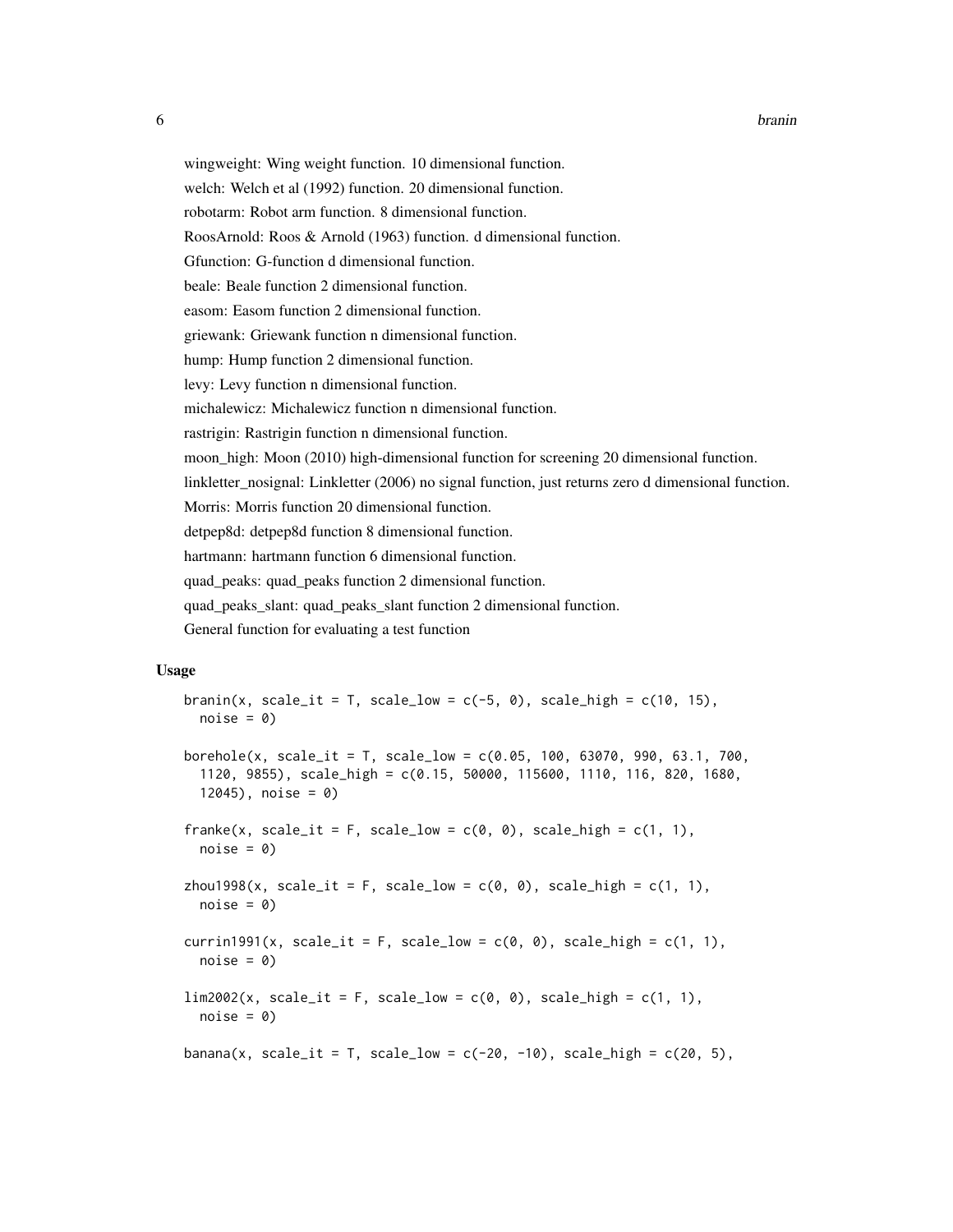#### branin 77 and 2008 and 2008 and 2008 and 2008 and 2008 and 2008 and 2008 and 2008 and 2008 and 2008 and 2008 and 2008 and 2008 and 2008 and 2008 and 2008 and 2008 and 2008 and 2008 and 2008 and 2008 and 2008 and 2008 and 2

```
noise = 0gaussian1(x, scale_it = F, scale_low = c(0, 0), scale_high = c(1, 1),
  noise = 0sinumoid(x, scale_it = F, scale_low = c(0, 0), scale_high = c(1, 1),
  noise = 0waterfall(x, scale_it = F, scale_low = c(\emptyset, \emptyset), scale_high = c(1, 1),
  noise = 0sqrtsin(x, scale_i t = F, scale_low = c(0, 0), scale_high = c(1, 1),noise = 0, freq = 2 * pi)
powsin(x, scale_it = F, scale_low = c(0, 0), scale_high = c(1, 1),noise = 0, freq = 2 * pi, pow = 0.7)
OTL_Circuit(x, scale_it = T, scale_low = c(50, 25, 0.5, 1.2, 0.25, 50),
  scale_high = c(150, 70, 3, 2.5, 1.2, 300), noise = 0)
GoldsteinPrice(x, scale_it = T, scale_low = c(-2, -2), scale_high = c(2, -2)2), noise = 0)
GoldsteinPriceLog(x, scale_it = T, scale_low = c(-2, -2),
  scale_high = c(2, 2), noise = 0)
ackley(x, scale_it = T, scale_low = -32.768, scale_high = 32.768,noise = 0, a = 20, b = 0.2, c = 2 * pi)
piston(x, scale_it = T, scale_low = c(30, 0.005, 0.002, 1000, 90000, 290,340), scale_high = c(60, 0.02, 0.01, 5000, 110000, 296, 360), noise = 0)
wingweight(x, scale_it = T, scale_low = c(150, 220, 6, -10, 16, 0.5, 0.08,2.5, 1700, 0.025), scale_high = c(200, 300, 10, 10, 45, 1, 0.18, 6, 2500,
  0.08), noise = 0)
welch(x, scale_it = T, scale_low = c(-0.5), scale_high = c(0.5),
  noise = 0)
robotarm(x, scale_it = T, scale_low = rep(0, 8), scale_high = c(rep(2 \starpi, 4), rep(1, 4), noise = 0RoosArnold(x, scale_it = F, scale_low = 0, scale_high = 1, noise = 0)
Gfunction(x, scale_it = F, scale_low = 0, scale_high = 1, noise = 0,
  ...)
beale(x, scale_it = T, scale_low = -4.5, scale_high = 4.5, noise = \theta,
```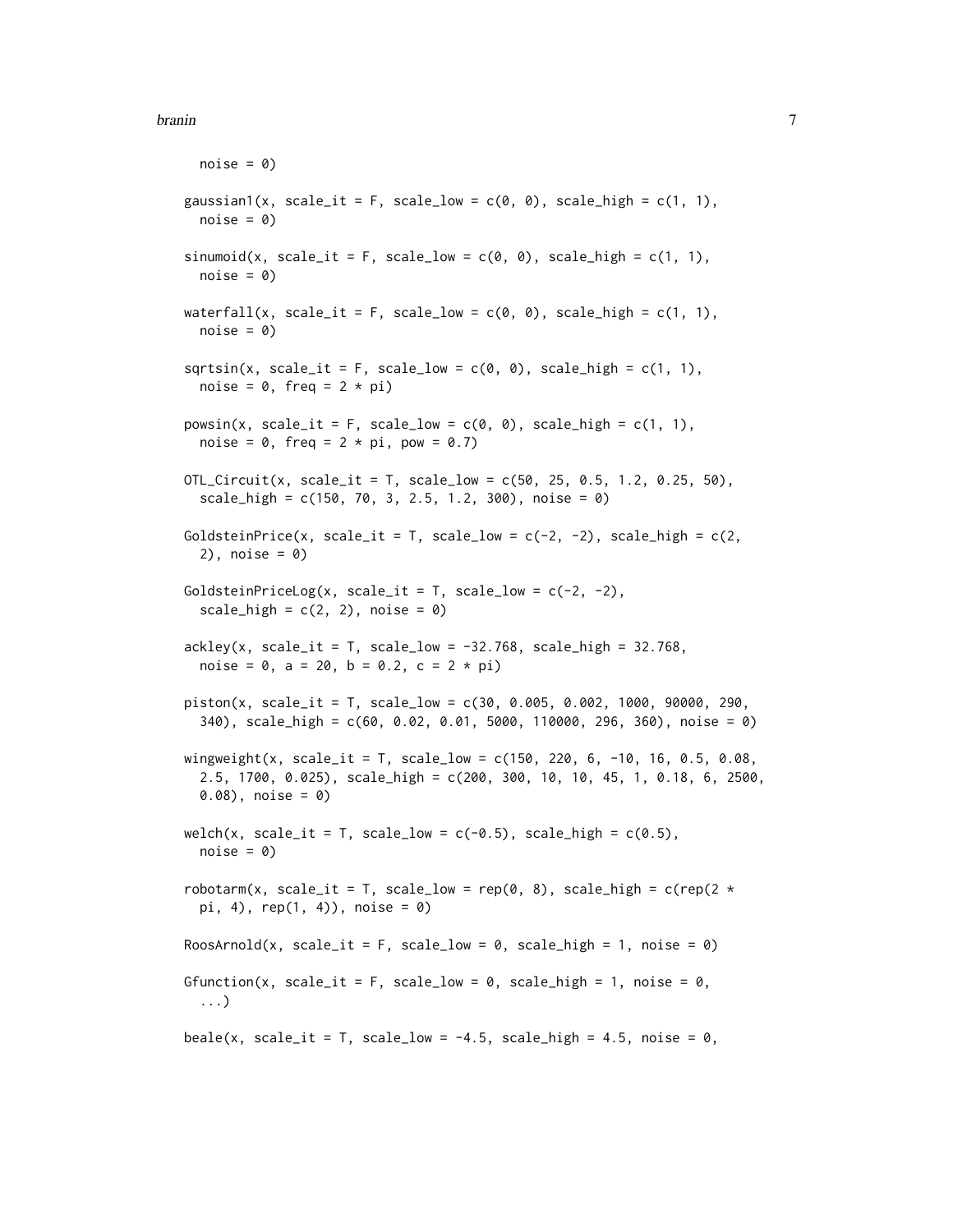```
...)
easom(x, scale_it = T, scale_low = -4.5, scale_high = 4.5, noise = 0,
  ...)
griewank(x, scale_it = T, scale_low = -600, scale_high = 600, noise = 0,
  ...)
hump(x, scale_it = T, scale_low = -5, scale_high = 5, noise = 0, ...)
levy(x, scale_it = T, scale_low = -10, scale_high = 10, noise = 0, ...)
michalewicz(x, scale_it = T, scale_low = 0, scale_high = pi, noise = 0,
  ...)
rastrigin(x, scale_it = T, scale_low = -5.12, scale_high = 5.12,
  noise = 0, \ldots)
moon_high(x, scale_it = F, scale_low = 0, scale_high = 1, noise = 0,
  ...)
linkletter\_nosignal(x, scale_it = F, scale_low = 0, scale_high = 1,noise = 0, \ldots)
morris(x, scale_it = T, scale_low = 0, scale_high = 1, noise = 0, ...)
\text{detpep8d}(x, \text{ scale}_i t = T, \text{ scale}_i w = 0, \text{ scale}_i h = 1, \text{ noise} = 0, \ldots)hartmann(x, scale_it = F, scale_low = 0, scale_high = 1, noise = 0, ...)
quad_peaks(x, scale_it = T, scale_low = 0, scale_high = 1, noise = 0,
  ...)
quad_peaks_slant(x, scale_it = T, scale_low = 0, scale_high = 1,
  noise = 0, \ldots)
test_func_apply(func, x, scale_it, scale_low, scale_high, noise = 0, \ldots)
```
#### Arguments

| $\mathsf{x}$ | Input value, either a matrix whose rows are points or a vector for a single point.<br>Be careful with 1-D functions.                                                                               |
|--------------|----------------------------------------------------------------------------------------------------------------------------------------------------------------------------------------------------|
| scale_it     | Should the data be scaled from $[0, 1]^{\wedge}D$ to [scale_low, scale_high]? This means<br>the input data is confined to be in $[0, 1]$ <sup><math>\wedge</math></sup> D, but the function isn't. |
| scale low    | Lower bound for each variable                                                                                                                                                                      |
| scale_high   | Upper bound for each variable                                                                                                                                                                      |
| noise        | If white noise should be added, specify the standard deviation for normal noise                                                                                                                    |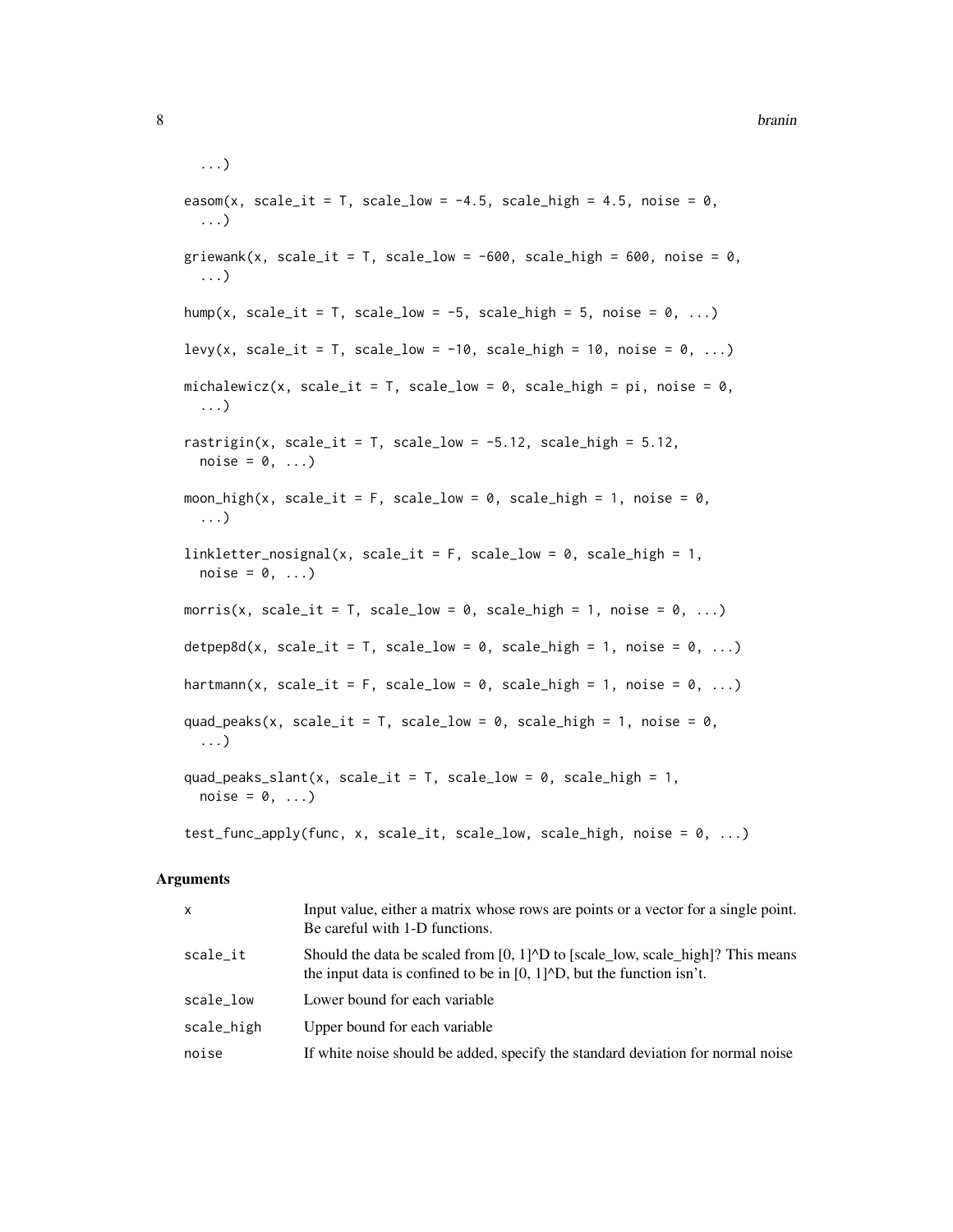#### branin 90 and 1990 and 1990 and 1990 and 1990 and 1990 and 1990 and 1990 and 1990 and 1990 and 1990 and 1990 and 1990 and 1990 and 1990 and 1990 and 1990 and 1990 and 1990 and 1990 and 1990 and 1990 and 1990 and 1990 and 1

| freg | Wave frequency for sqrtsin and powsin |
|------|---------------------------------------|
| pow  | Power for powsin                      |
| a    | A constant for ackley()               |
| b    | A constant for ackley()               |
|      | A constant for ackley()               |
|      | Additional parameters for func        |
| func | A function to evaluate                |

## Value

Function values at x

## References

http://www.abe.ufl.edu/jjones/ABE\_5646/2010/Morris.1991 http://www.tandfonline.com/doi/pdf/10.1198/TECH.2010.09157?needAccess=true

## Examples

```
branin(runif(2))
branin(matrix(runif(20), ncol=2))
borehole(runif(8))
borehole(matrix(runif(80), ncol=8))
franke(runif(2))
zhou1998(runif(2))
currin1991(runif(2))
lim2002(runif(2))
banana(runif(2))
x \le -y \le -\text{seq}(0, 1, \text{ len}=100)z \le outer(x, y, Vectorize(function(a, b){banana(c(a, b))}))
contour(x, y, z)
gaussian1(runif(2))
sinumoid(runif(2))
x \le -y \le -\text{seq}(0, 1, len=100)z <- outer(x, y, Vectorize(function(a, b){sinumoid(c(a, b))}))
contour(x, y, z)
waterfall(runif(2))
sqrtsin(runif(1))
curve(sqrtsin(matrix(x,ncol=1)))
powsin(runif(1))#,pow=2)
OTL_Circuit(runif(6))
OTL_Circuit(matrix(runif(60),ncol=6))
GoldsteinPrice(runif(2))
GoldsteinPrice(matrix(runif(60),ncol=2))
GoldsteinPriceLog(runif(2))
GoldsteinPriceLog(matrix(runif(60),ncol=2))
ackley(runif(2))
ackley(matrix(runif(60),ncol=2))
piston(runif(7))
piston(matrix(runif(7*20),ncol=7))
```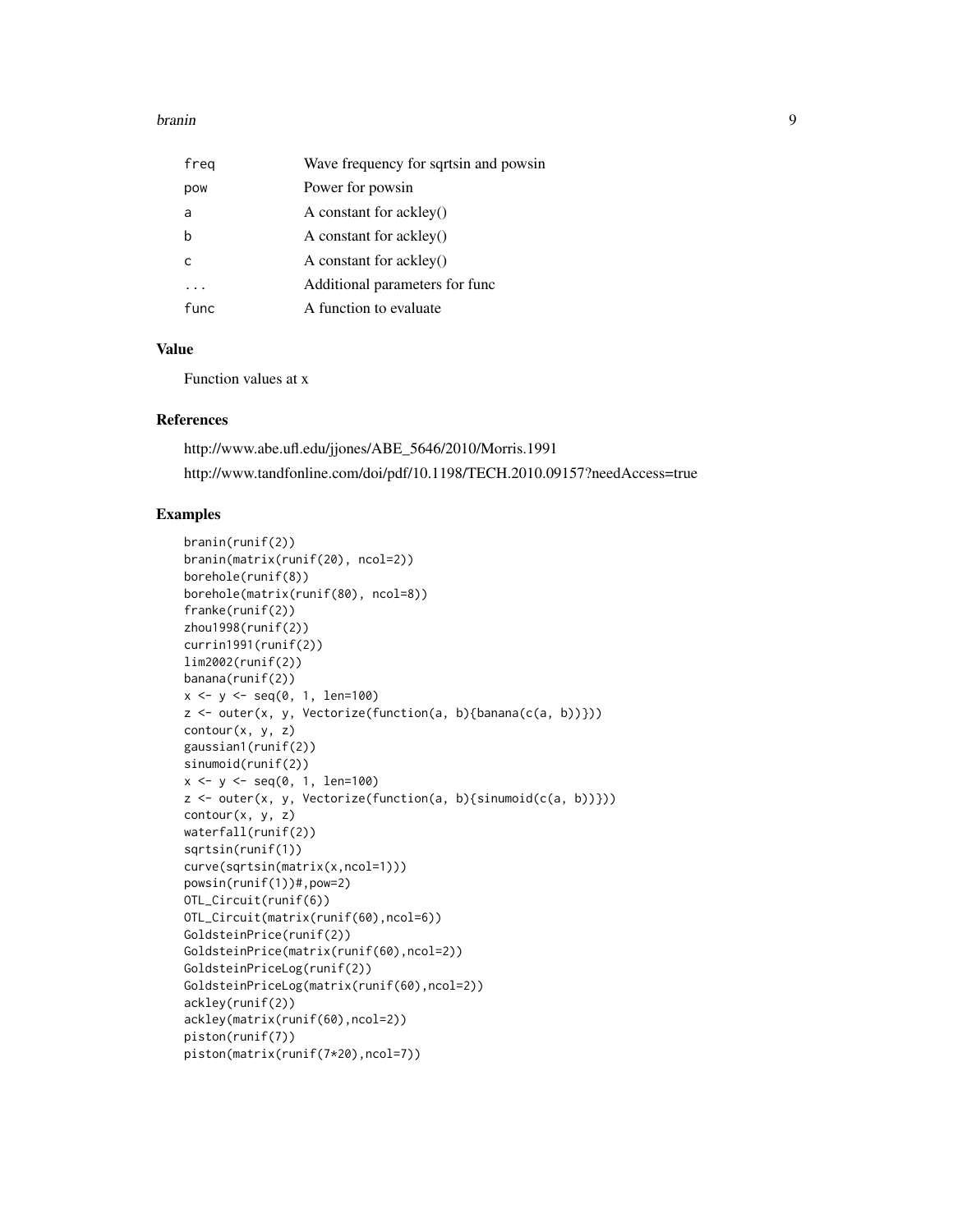<span id="page-9-0"></span>

```
wingweight(runif(10))
wingweight(matrix(runif(10*20),ncol=10))
welch(runif(20))
welch(matrix(runif(20*20),ncol=20))
robotarm(runif(8))
robotarm(matrix(runif(8*20),ncol=8))
RoosArnold(runif(8))
RoosArnold(matrix(runif(8*20),ncol=8))
Gfunction(runif(8))
Gfunction(matrix(runif(8*20),ncol=8))
beale(runif(2))
beale(matrix(runif(2*20),ncol=2))
easom(runif(2))
easom(matrix(runif(2*20),ncol=2))
griewank(runif(2))
griewank(matrix(runif(2*20),ncol=2))
hump(runif(2))
hump(matrix(runif(2*20),ncol=2))
levy(runif(2))
levy(matrix(runif(2*20),ncol=2))
michalewicz(runif(2))
michalewicz(matrix(runif(2*20),ncol=2))
rastrigin(runif(2))
rastrigin(matrix(runif(2*20),ncol=2))
moon_high(runif(20))
moon_high(matrix(runif(20*20),ncol=20))
linkletter_nosignal(runif(2))
linkletter_nosignal(matrix(runif(2*20),ncol=2))
morris(runif(20))
morris(matrix(runif(20*20),ncol=20))
detpep8d(runif(2))
detpep8d(matrix(runif(2*20),ncol=2))
hartmann(runif(2))
hartmann(matrix(runif(6*20),ncol=6))
quad_peaks(runif(2))
quad_peaks(matrix(runif(2*20),ncol=2))
quad_peaks_slant(runif(2))
quad_peaks_slant(matrix(runif(2*20),ncol=2))
x \le - matrix(seq(0,1,length.out=10), ncol=1)
y <- test_func_apply(sin, x, TRUE, 0, 2*pi, .05)
plot(x,y)
curve(sin(2*pi*x), col=2, add=TRUE)
```
nsin *Wave functions*

## Description

nsin: Block wave vsin: v wave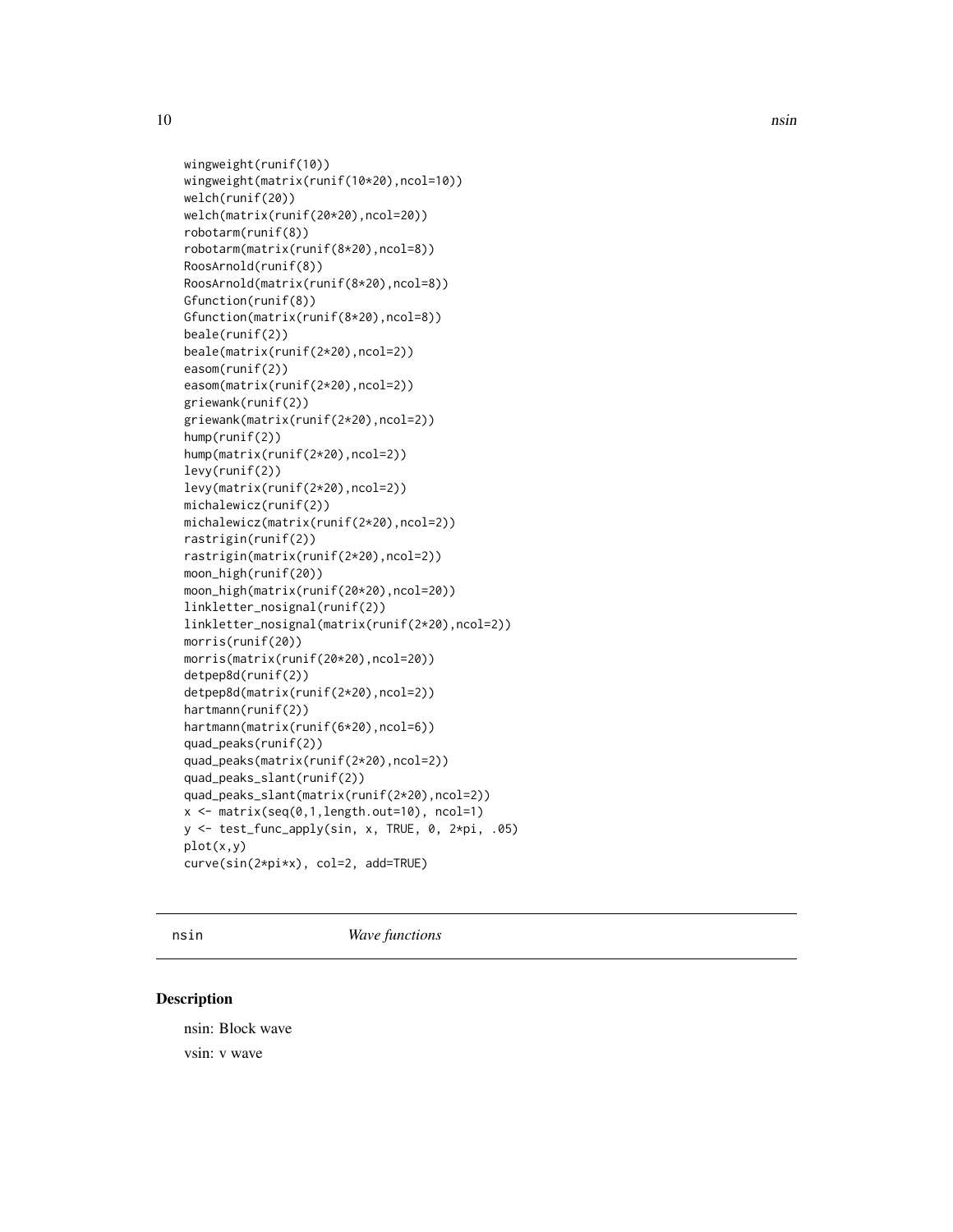#### <span id="page-10-0"></span>numGrad 11

## Usage

nsin(xx)

vsin(xx)

## Arguments

xx Input values

## Value

nsin evaluated at nsin

## Examples

curve(nsin(2\*pi\*x), n = 1000) curve(nsin(12\*pi\*x), n = 1000) curve(vsin(2\*pi\*x), n = 1000) curve(vsin(12\*pi\*x), n = 1000)

numGrad *Create function calculating the numerical gradient*

## Description

Create function calculating the numerical gradient

## Usage

numGrad(func, ...)

## Arguments

| func     | Function to get gradient of.          |
|----------|---------------------------------------|
| $\cdots$ | Arguments passed to numDeriv::grad(). |

## Value

A gradient function

## Examples

numGrad(sin)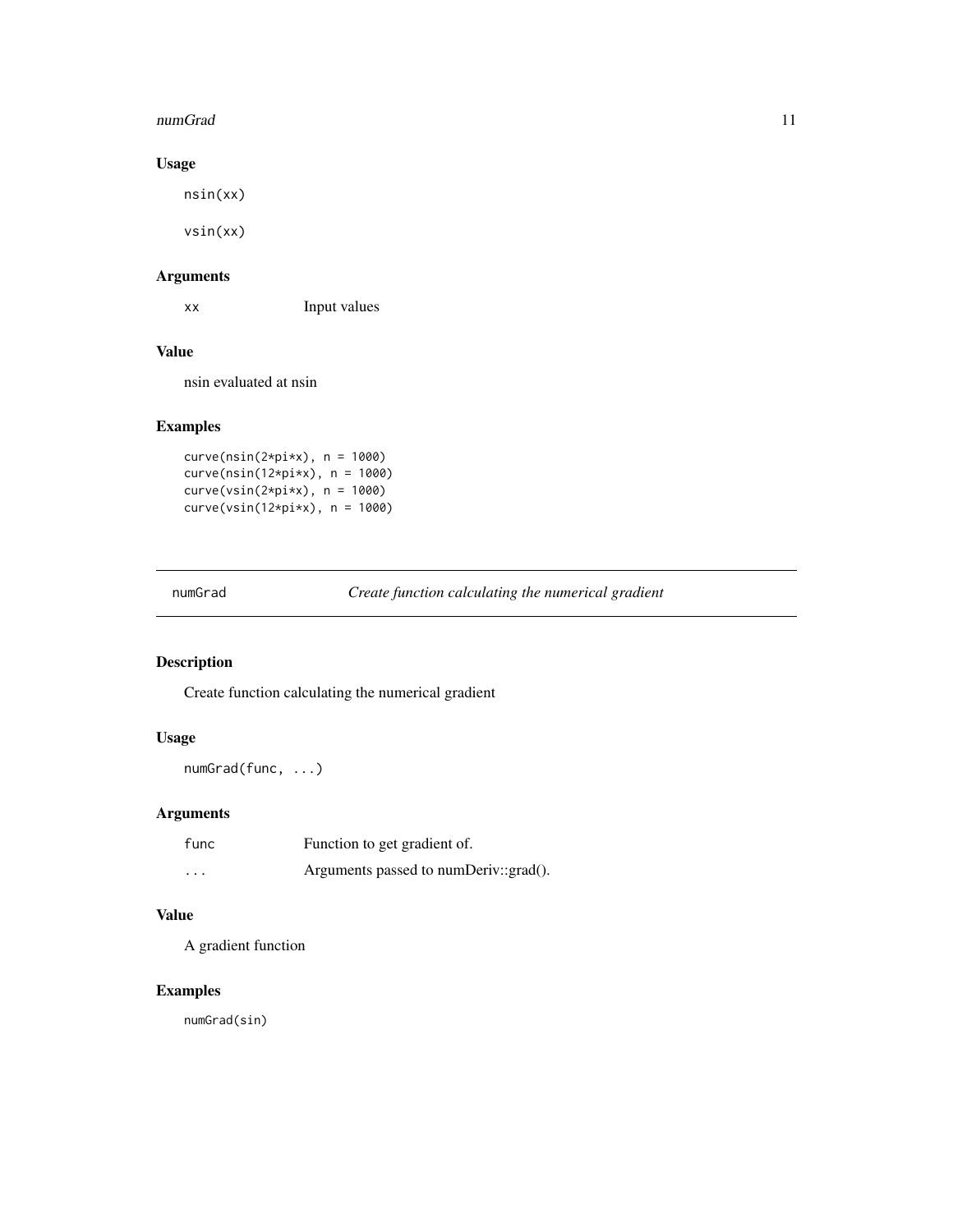<span id="page-11-0"></span>

Create function calculating the numerical hessian

## Usage

numHessian(func, ...)

## Arguments

| func     | Function to get hessian of               |
|----------|------------------------------------------|
| $\cdots$ | Arguments passed to numDeriv::hessian(). |

## Value

A hessian function

## Examples

numHessian(sin)

RFF *Evaluate an RFF (random wave function) at given input*

## Description

Evaluate an RFF (random wave function) at given input

#### Usage

```
RFF(x, freq, mag, dirr, offset, wave = sin, noise = 0)
```
## Arguments

| $\mathsf{x}$ | Matrix whose rows are points to evaluate or a vector representing a single point.<br>In 1 dimension you must use a matrix for multiple points, not a vector. |
|--------------|--------------------------------------------------------------------------------------------------------------------------------------------------------------|
| freq         | Vector of wave frequencies                                                                                                                                   |
| mag          | Vector of wave magnitudes                                                                                                                                    |
| dirr         | Matrix of wave directions                                                                                                                                    |
| offset       | Vector of wave offsets                                                                                                                                       |
| wave         | Type of wave                                                                                                                                                 |
| noise        | Standard deviation of random normal noise to add                                                                                                             |
|              |                                                                                                                                                              |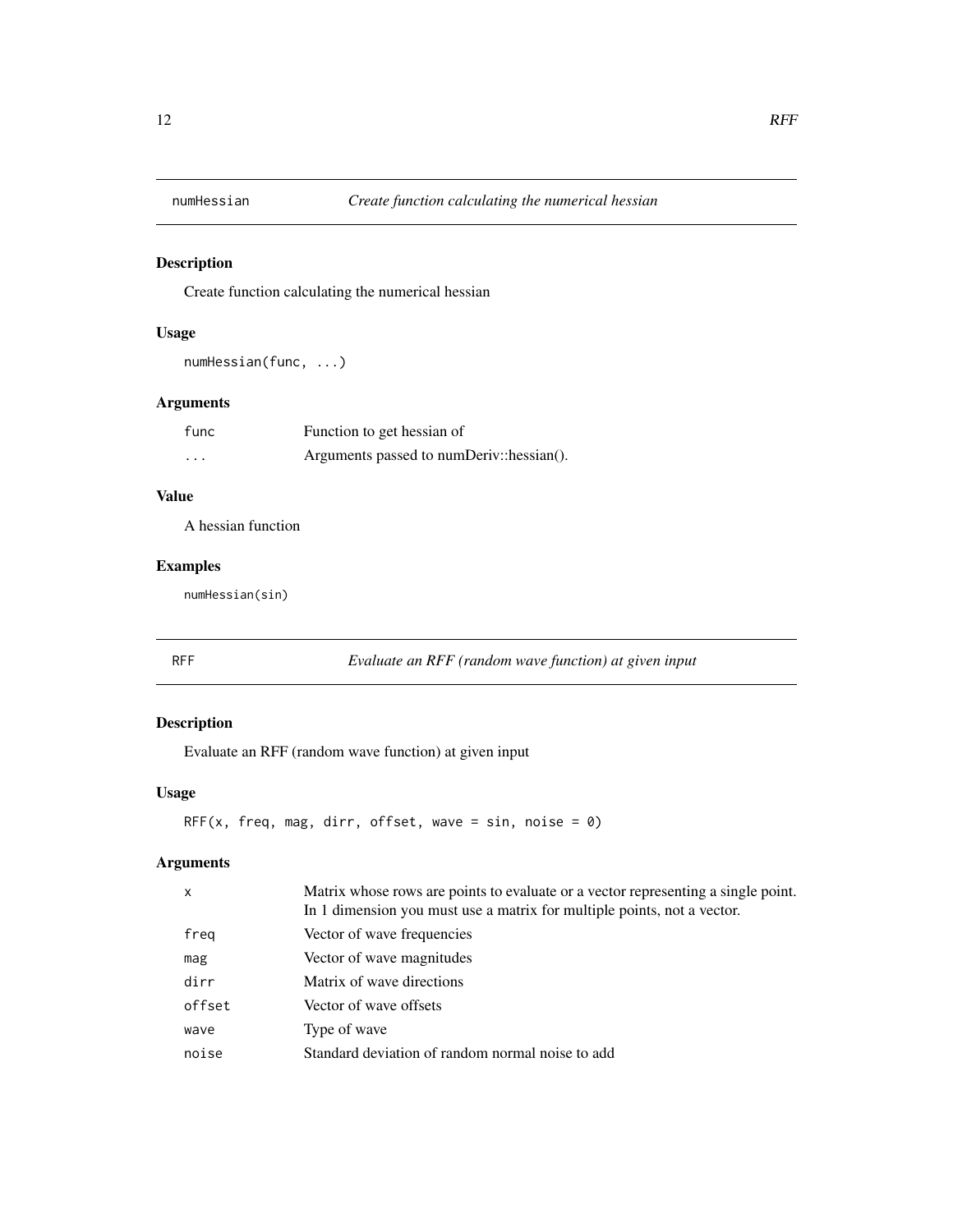#### <span id="page-12-0"></span> $RFF\_get$  13

## Value

Output of RFF evaluated at x

## Examples

```
curve(RFF(matrix(x,ncol=1),3,1,1,0))
curve(RFF(matrix(x,ncol=1),3,1,1,0, noise=.1), n=1e3, type='p', pch=19)
```

```
curve(RFF(matrix(x,ncol=1),c(3,20),c(1,.1),c(1,1),c(0,0)), n=1e3)
```
## RFF\_get *Create a new RFF function*

## Description

Create a new RFF function

#### Usage

RFF\_get( $D = 2$ ,  $M = 30$ , wave = sin, noise = 0, seed = NULL)

## Arguments

| D     | Number of dimensions                             |
|-------|--------------------------------------------------|
| M     | Number of random waves                           |
| wave  | Type of wave                                     |
| noise | Standard deviation of random normal noise to add |
| seed  | Seed to set before randomly selecting function   |

## Value

A random wave function

## Examples

```
func <- RFF_get(D=1)
curve(func)
f \leftarrow RFF_get(D=1, noise=.1)
curve(f(matrix(x,ncol=1)))
for(i in 1:100) curve(f(matrix(x,ncol=1)), add=TRUE, col=sample(2:8,1))
```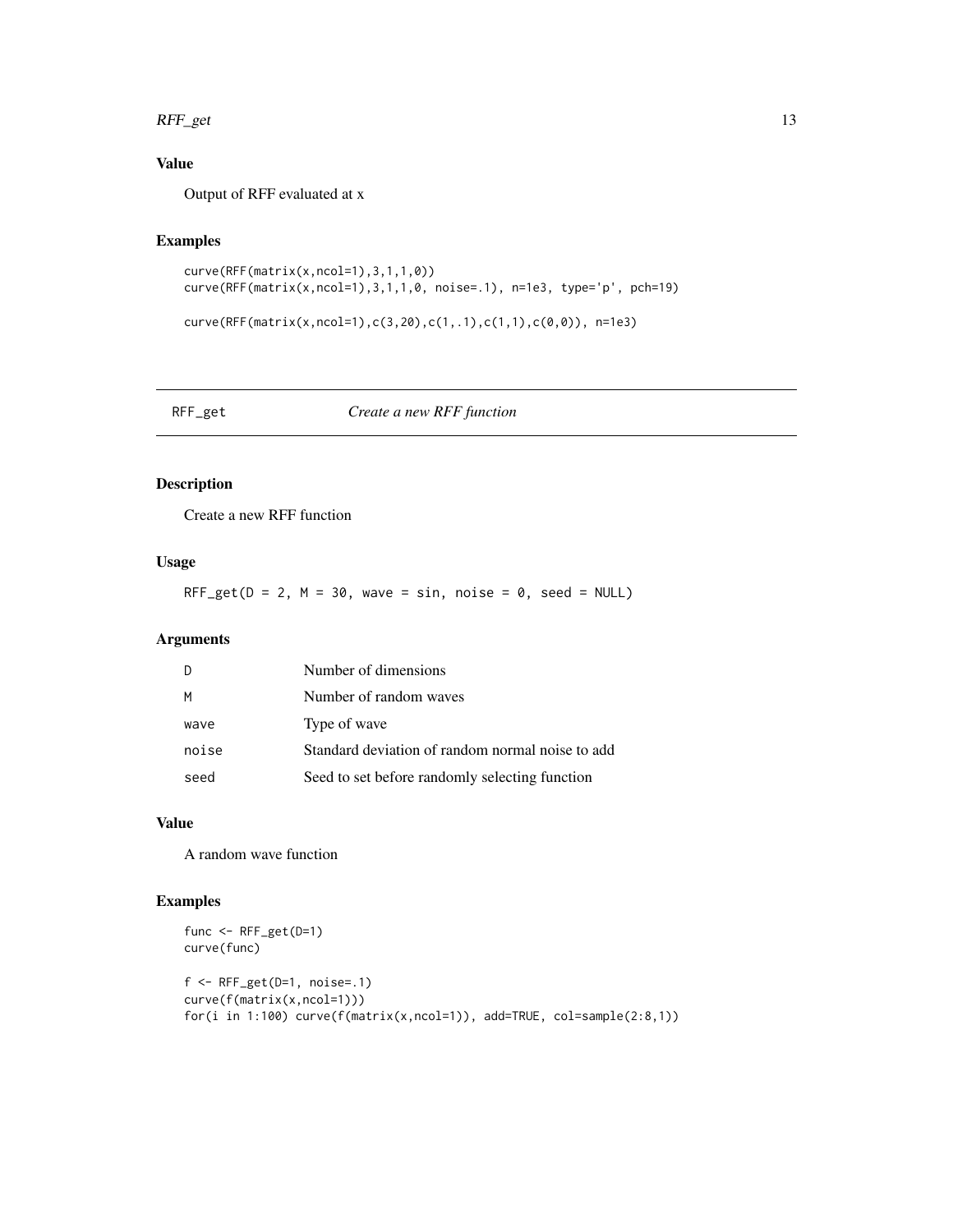<span id="page-13-0"></span>standard\_test\_func *Create a standard test function.*

## Description

This makes it easier to create many functions that follow the same template. R CMD check doesn't like the ... if this command is used to create functions in the package, so it is not currently used.

#### Usage

```
standard_test_func(func, scale_it_ = F, scale_low_ = NULL,
  scale\_high_ = NULL, noise_ = 0, ...
```
## Arguments

| func        | A function that takes a vector representing a single point.                                                                                                                                                                |
|-------------|----------------------------------------------------------------------------------------------------------------------------------------------------------------------------------------------------------------------------|
| scale_it_   | Should the function scale the inputs from $[0, 1]$ <sup><math>\wedge</math></sup> D to $[scale_low_, scale_lhigh_l]$<br>by default? This can be overridden when actually giving the output function<br>points to evaluate. |
| scale_low_  | What is the default lower bound of the data?                                                                                                                                                                               |
| scale_high_ | What is the default upper bound of the data?                                                                                                                                                                               |
| noise_      | Should noise be added to the function by default?                                                                                                                                                                          |
| $\cdot$     | Parameters passed to func when evaluating points.                                                                                                                                                                          |

### Value

A test function created using the standard\_test\_func template.

## Examples

```
.gaussian1 <- function(x, center=.5, s2=.01) {
 exp(-sum((x-center)^2/2/s2))
}
gaussian1 <- standard_test_func(.gaussian1, scale_it=FALSE, scale_low = c(0,0), scale_high = c(1,1))
curve(gaussian1(matrix(x,ncol=1)))
```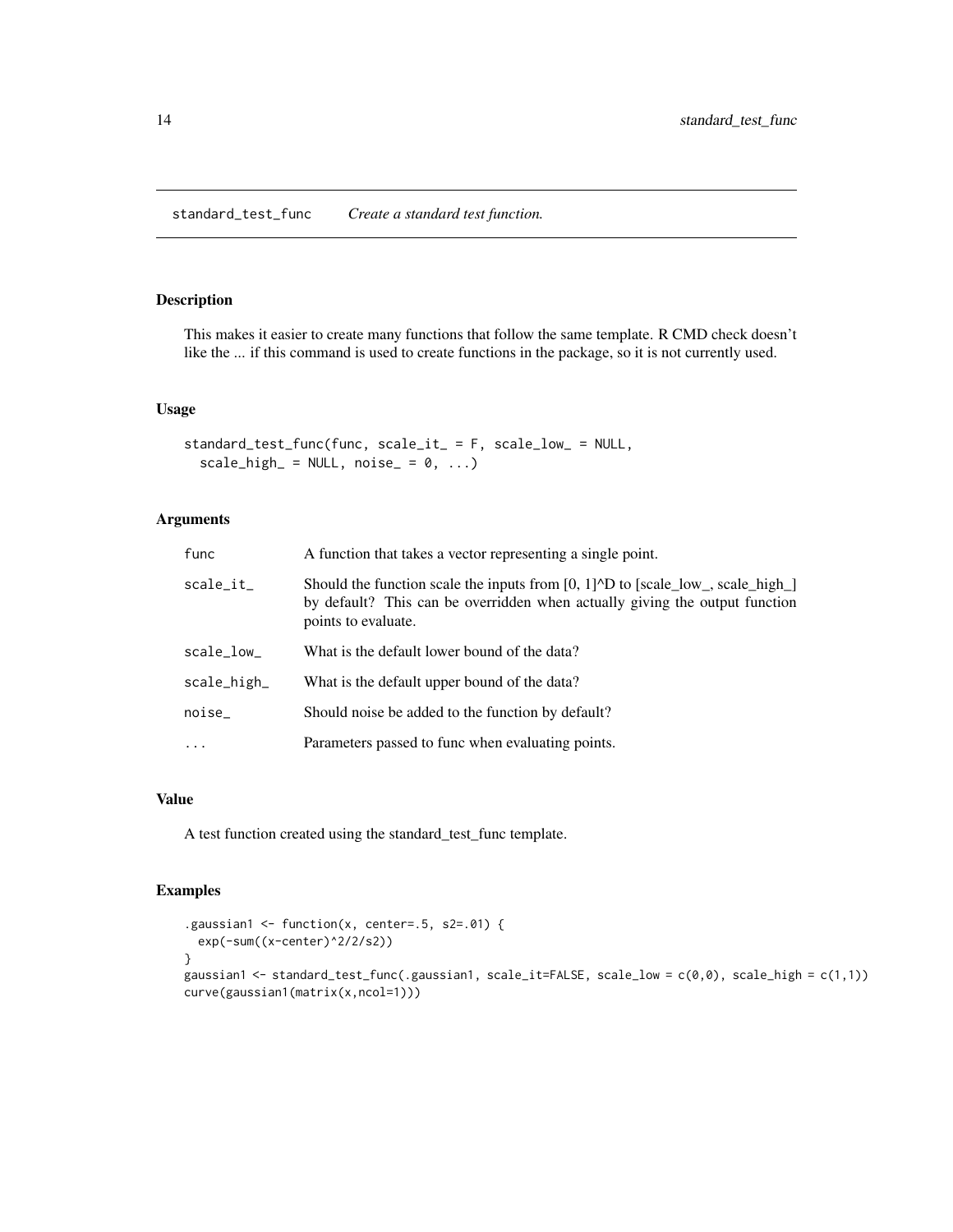<span id="page-14-0"></span>

TF\_ackley: Ackley function for evaluating a single point.

## Usage

TF\_ackley(x, a = 20, b = 0.2, c =  $2 * pi$ )

#### Arguments

| x | Input vector at which to evaluate. |
|---|------------------------------------|
| a | A constant for ackley()            |
| b | A constant for ackley()            |
|   | A constant for ackley()            |

## Value

Function output evaluated at x.

## Examples

 $TF\_{ack}$ ckley(c(0, 0)) # minimum of zero, hard to solve

TF\_beale *TF\_beale: Beale function for evaluating a single point.*

## Description

TF\_beale: Beale function for evaluating a single point.

#### Usage

TF\_beale(x)

## Arguments

x Input vector at which to evaluate.

## Value

Function output evaluated at x.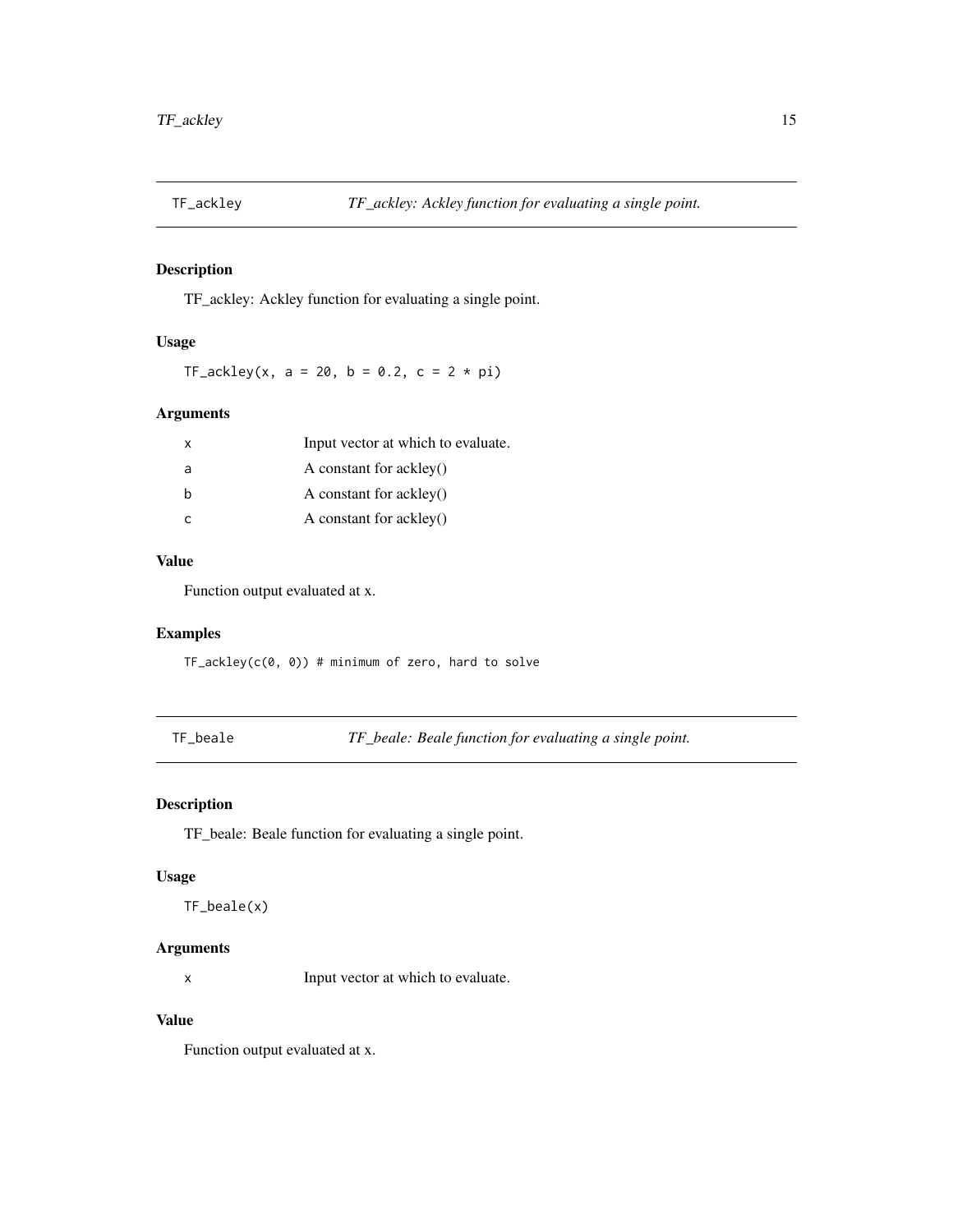#### <span id="page-15-0"></span>Examples

```
TF_beale(rep(0,2))
TF_beale(rep(1,2))
```
TF\_branin *Base test function.*

#### **Description**

TF\_branin: A function taking in a single vector. 2 dimensional function. See corresponding function with "TF\_" for more details.

TF\_borehole: A function taking in a single vector. 8 dimensional function. See corresponding function with "TF\_" for more details.

TF\_franke: A function taking in a single vector. 2 dimensional function. See corresponding function with "TF\_" for more details.

TF\_zhou1998: A function taking in a single vector. 2 dimensional function. See corresponding function with "TF\_" for more details.

TF\_currin1991: A function taking in a single vector. 2 dimensional function. See corresponding function with "TF\_" for more details.

TF lim2002: A function taking in a single vector. 2 dimensional function. See corresponding function with "TF\_" for more details.

TF banana: A function taking in a single vector. 2 dimensional function. See corresponding function with "TF\_" for more details.

TF\_gaussian1: A function taking in a single vector. Any dimensional function. See corresponding function with "TF\_" for more details.

TF\_sinumoid: A function taking in a single vector. 2 dimensional function. See corresponding function with "TF\_" for more details.

TF\_sqrtsin: A function taking in a single vector. Any dimensional function. See corresponding function with "TF\_" for more details.

TF\_powsin: A function taking in a single vector. Any dimensional function. See corresponding function with "TF\_" for more details.

TF\_OTL\_Circuit: OTL Circuit function for evaluating a single point

#### Usage

TF\_branin(x, a = 1, b =  $5.1/(4 * pi^2)$ , cc =  $5/pi$ , r = 6, s = 10, tt =  $1/(8 * pi)$ TF\_borehole(x) TF\_franke(x)

TF\_zhou1998(x)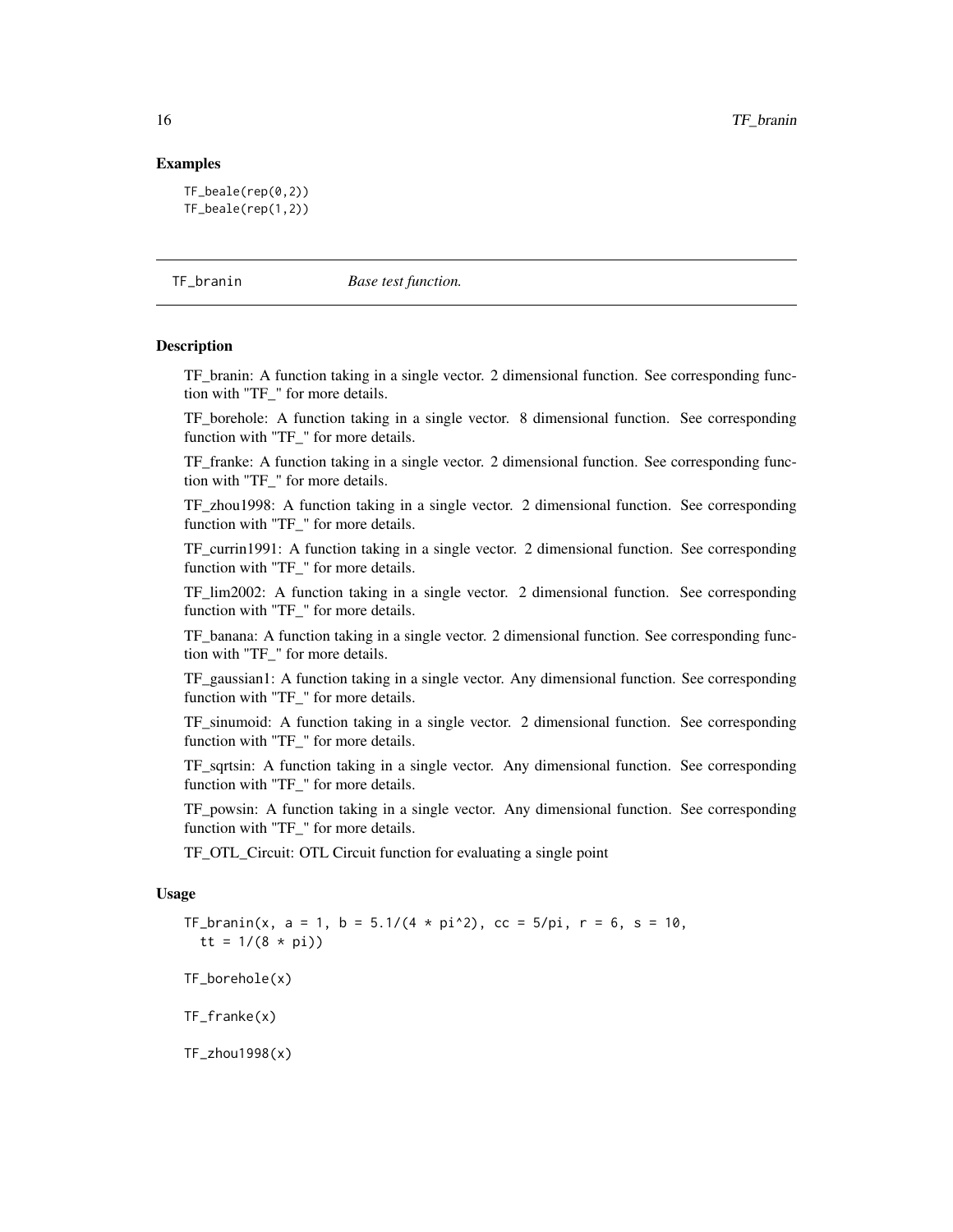## TF\_branin 17

```
TF_currin1991(x)
TF_lim2002(x)
TF_banana(x)
TF_{gaussian1}(x, center = 0.5, s2 = 0.01)TF_sinumoid(x)
TF_sqrtsin(x, freq = 2 * pi)TF_powsin(x, freq = 2 * pi, pow = 0.7)
TF_OTL_Circuit(x)
```
## Arguments

| X              | Input vector at which to evaluate.          |
|----------------|---------------------------------------------|
| a              | Parameter for TF branin                     |
| b              | Parameter for TF branin                     |
| cc             | Parameter for TF branin                     |
| r              | Parameter for TF_branin                     |
| S              | Parameter for TF branin                     |
| tt             | Parameter for TF branin                     |
| center         | Where to center the function, a vector.     |
| s <sub>2</sub> | Variance of the Gaussian.                   |
| freg           | Wave frequency for TF_sqrtsin and TF_powsin |
| pow            | Power to raise wave to for TF powsin.       |

## Value

Function output evaluated at x.

## Examples

```
TF_branin(runif(2))
TF_borehole(runif(8))
TF_franke(runif(2))
TF_zhou1998(runif(2))
TF_currin1991(runif(2))
TF_lim2002(runif(2))
TF_banana(runif(2))
TF_gaussian1(runif(2))
TF_sinumoid(runif(2))
TF_sqrtsin(runif(2))
```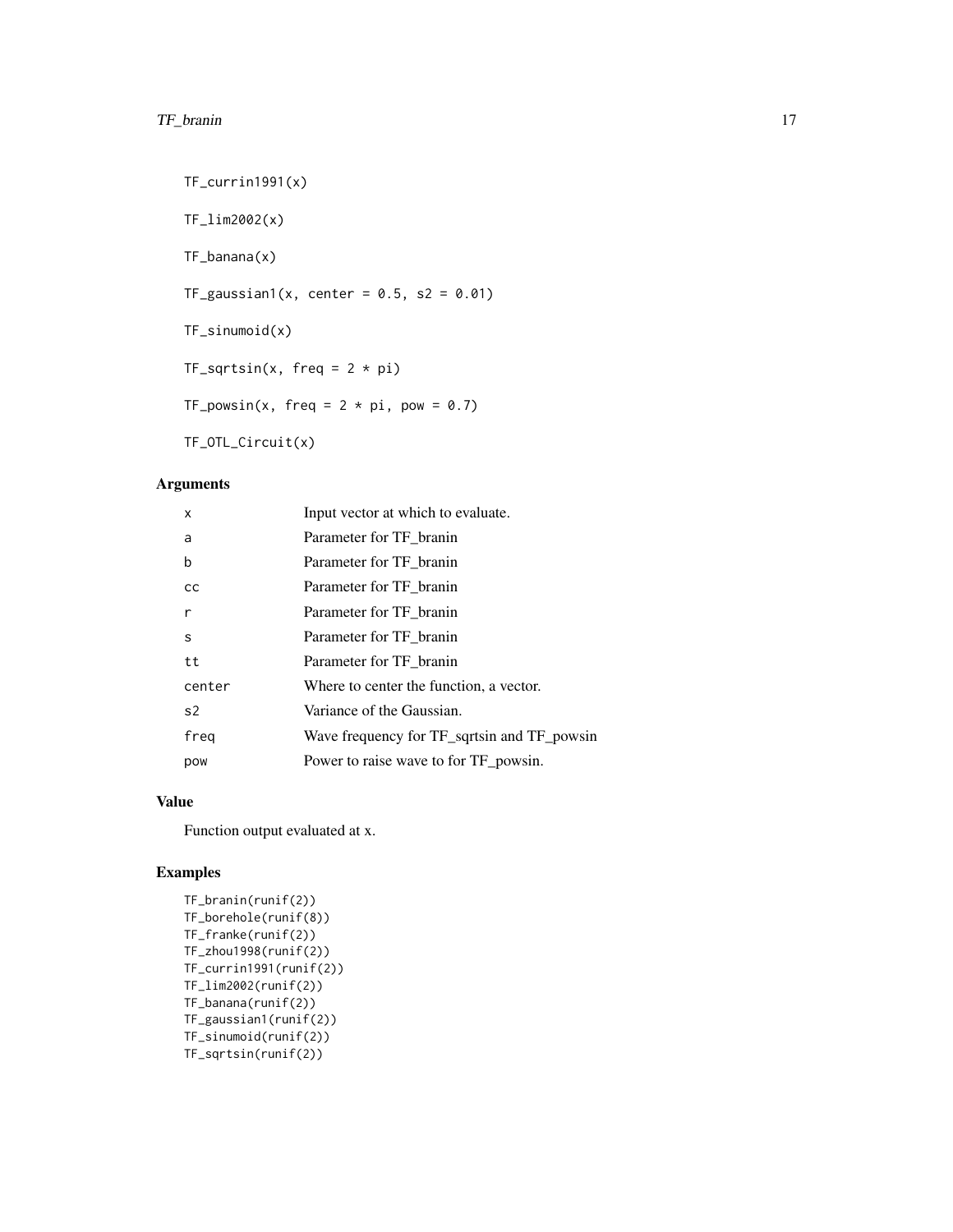```
TF_powsin(runif(2))
TF_OTL_Circuit(c(50,25,0.5,1.2,0.25,50))
```
TF\_detpep8d: detpep8d function for evaluating a single point.

## Usage

TF\_detpep8d(x)

#### Arguments

x Input vector at which to evaluate.

## Value

Function output evaluated at x.

## Examples

TF\_detpep8d(rep(0,2)) TF\_detpep8d(rep(1,2))

TF\_easom *TF\_easom: Easom function for evaluating a single point.*

#### Description

TF\_easom: Easom function for evaluating a single point.

#### Usage

TF\_easom(x)

## Arguments

x Input vector at which to evaluate.

## Value

Function output evaluated at x.

## Examples

TF\_easom(rep(0,2)) TF\_easom(rep(1,2))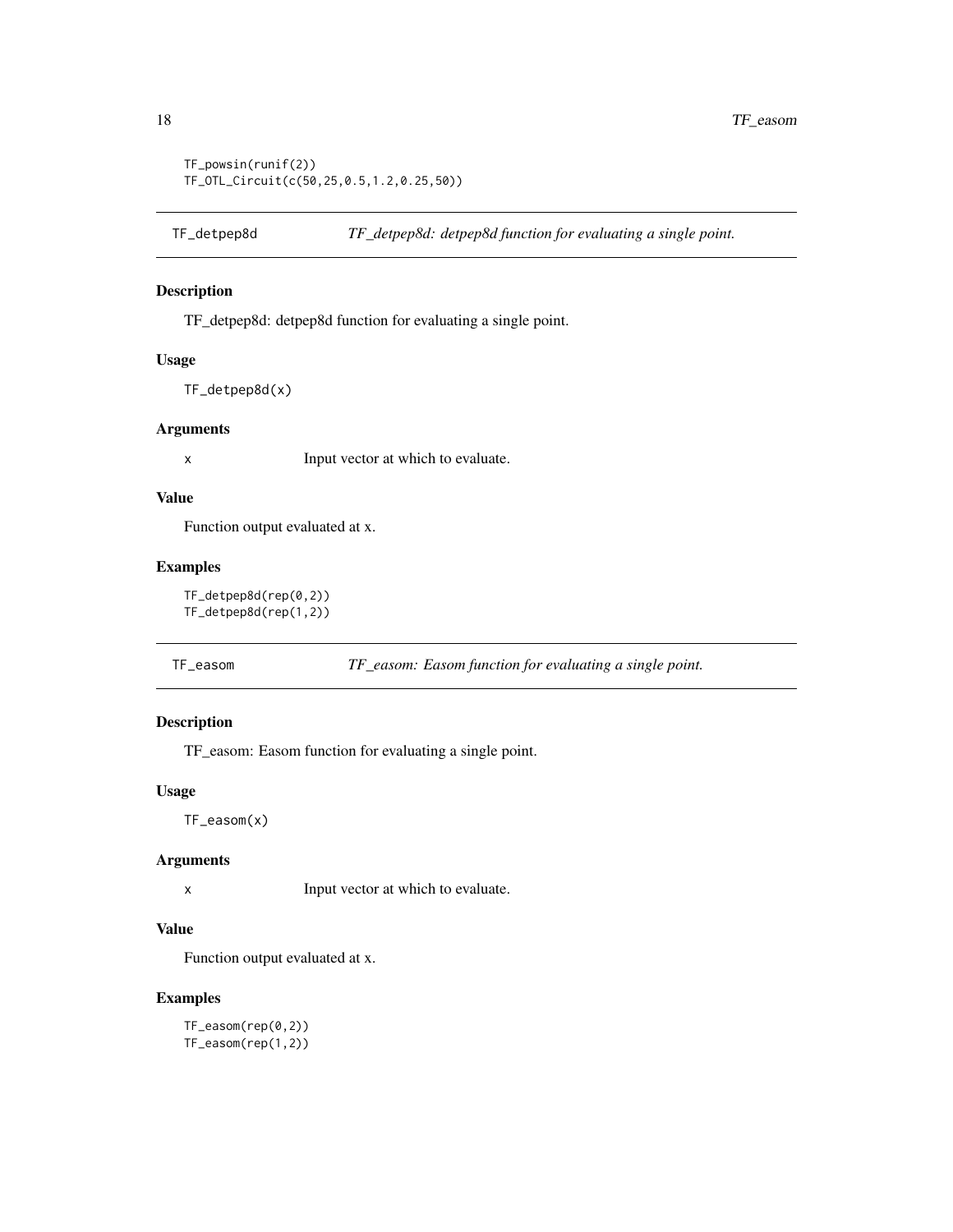<span id="page-18-0"></span>

TF\_Gfunction: G-function for evaluating a single point.

## Usage

```
TF_Gfunction(x, a = (1:length(x) - 1)/2)
```
## Arguments

| x  | Input vector at which to evaluate. |
|----|------------------------------------|
| -a | Parameter for Gfunction            |

## Value

Function output evaluated at x.

## Examples

TF\_Gfunction(rep(0,8)) TF\_Gfunction(rep(1,8))

TF\_GoldsteinPrice *TF\_GoldsteinPrice: Goldstein Price function for evaluating a single point*

## Description

TF\_GoldsteinPrice: Goldstein Price function for evaluating a single point

## Usage

```
TF_GoldsteinPrice(x)
```
#### Arguments

x Input vector at which to evaluate.

#### Value

Function output evaluated at x.

## Examples

TF\_GoldsteinPrice(c(0, -1)) # minimum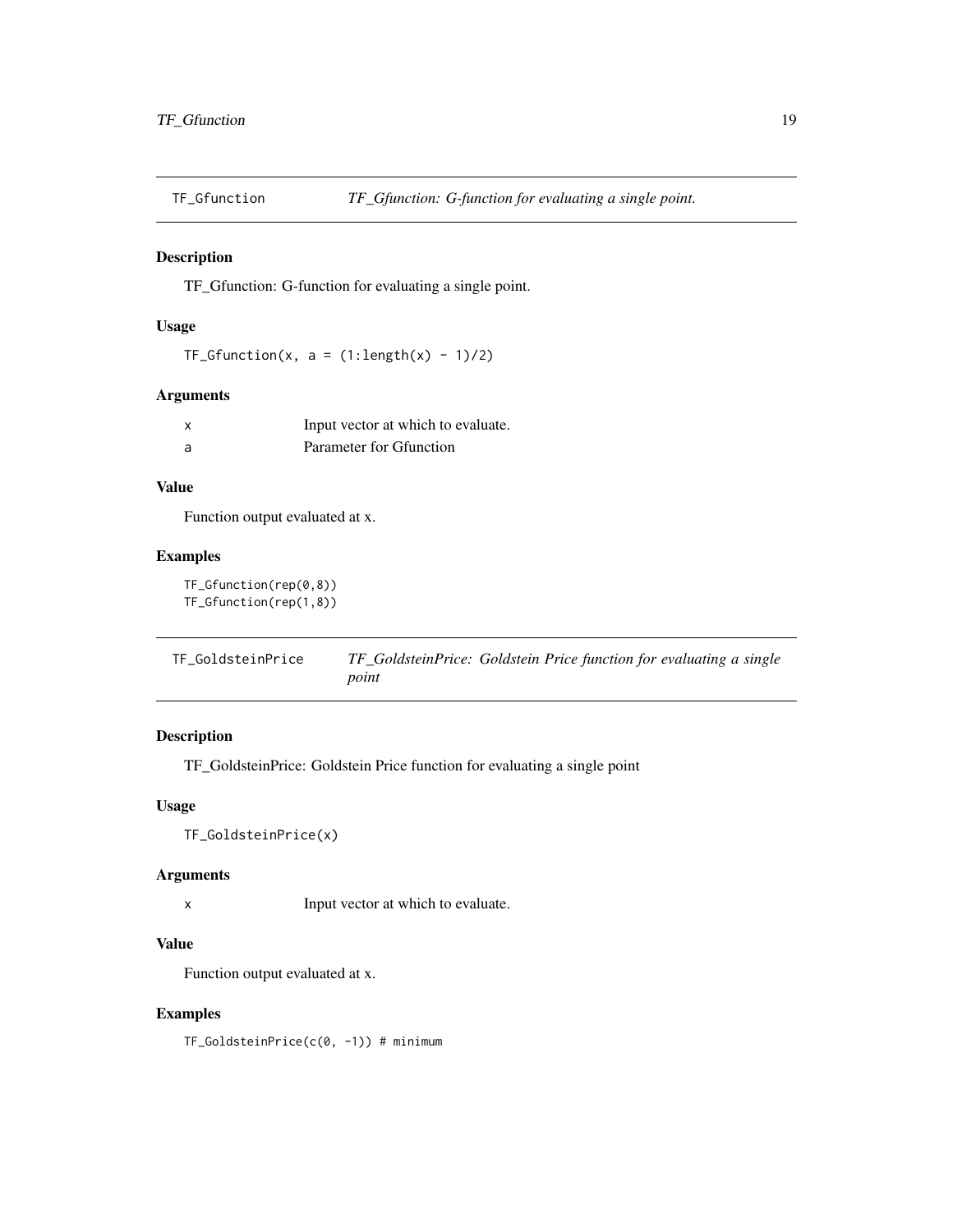<span id="page-19-0"></span>TF\_GoldsteinPriceLog *TF\_GoldsteinPrice: Goldstein Price function for evaluating a single point on a log scale, normalized to have mean 0 and variance 1.*

## Description

TF\_GoldsteinPrice: Goldstein Price function for evaluating a single point on a log scale, normalized to have mean 0 and variance 1.

#### Usage

```
TF_GoldsteinPriceLog(x)
```
#### Arguments

x Input vector at which to evaluate.

## Value

Function output evaluated at x.

## Examples

TF\_GoldsteinPriceLog(c(0, -1)) # minimum

TF\_griewank *TF\_griewank: Griewank function for evaluating a single point.*

## Description

TF\_griewank: Griewank function for evaluating a single point.

#### Usage

TF\_griewank(x)

### Arguments

x Input vector at which to evaluate.

## Value

Function output evaluated at x.

## Examples

TF\_griewank(rep(0,2)) TF\_griewank(rep(1,2))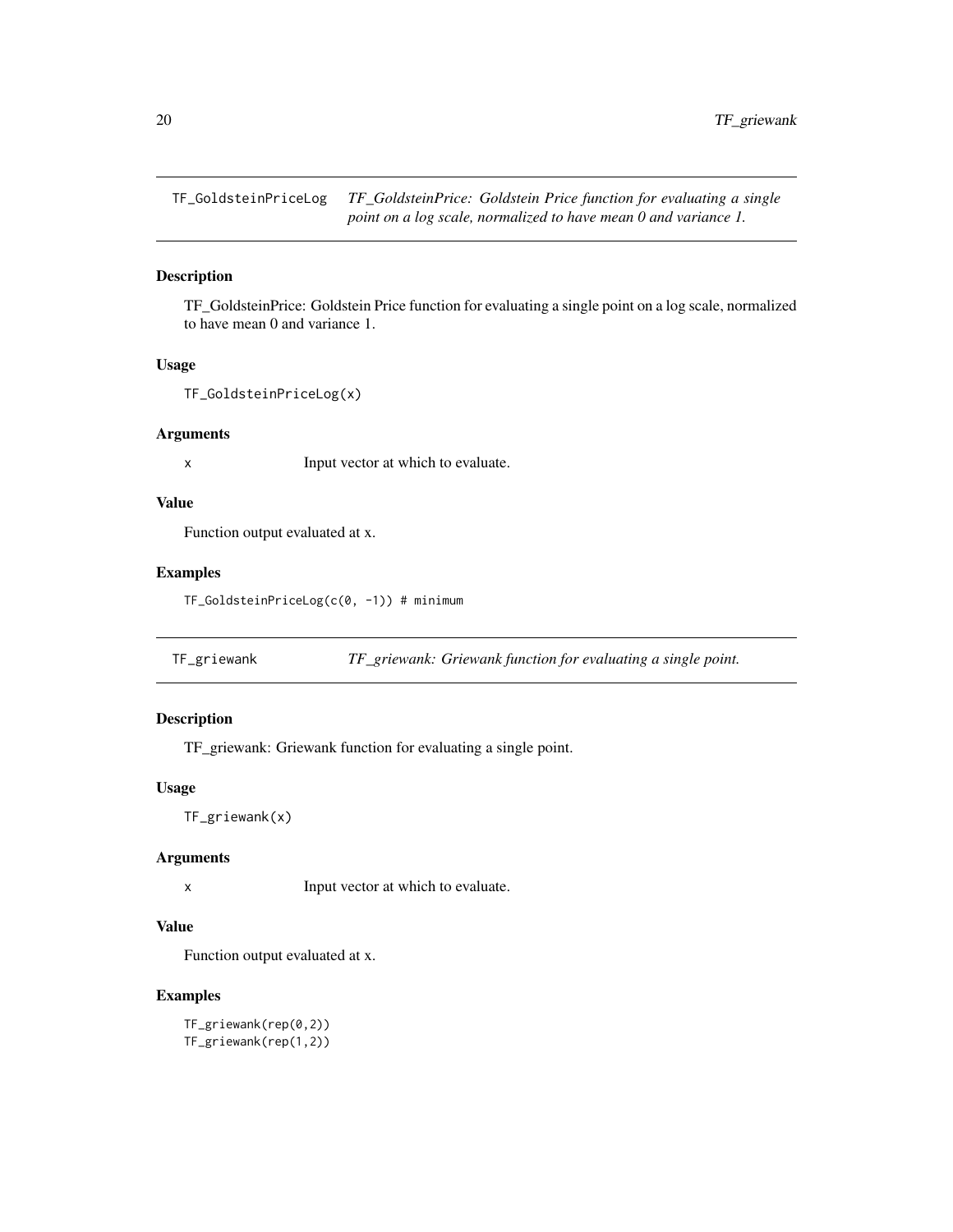<span id="page-20-0"></span>

TF\_hartmann: hartmann function for evaluating a single point.

#### Usage

```
TF_hartmann(x)
```
#### Arguments

x Input vector at which to evaluate.

#### Value

Function output evaluated at x.

## Examples

```
TF_hartmann(rep(0,6))
TF_hartmann(rep(1,6))
TF_hartmann(c(.20169, .150011, .476874, .275332, .311652, .6573)) # Global minimum of -3.322368
```

```
TF_hump TF_hump: Hump function for evaluating a single point.
```
## Description

TF\_hump: Hump function for evaluating a single point.

#### Usage

TF\_hump(x)

### Arguments

x Input vector at which to evaluate.

## Value

Function output evaluated at x.

## Examples

TF\_hump(rep(0,2)) TF\_hump(rep(1,2))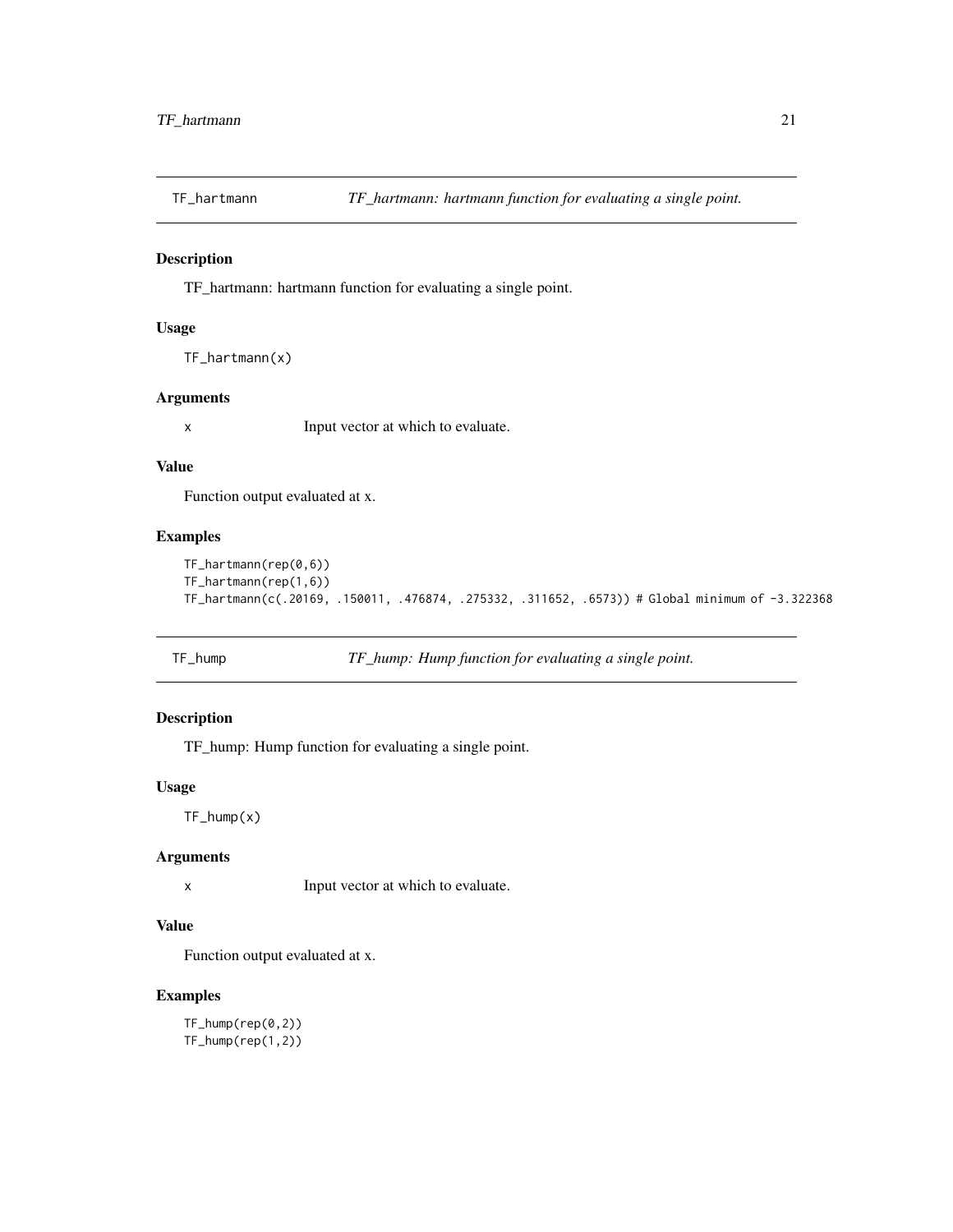<span id="page-21-0"></span>

TF\_levy: Levy function for evaluating a single point.

#### Usage

TF\_levy(x)

## Arguments

x Input vector at which to evaluate.

#### Value

Function output evaluated at x.

## Examples

TF\_levy(rep(0,2)) TF\_levy(rep(1,2))

```
TF_linkletter_nosignal
```
*TF\_linkletter\_nosignal: Linkletter (2006) no signal function for evaluating a single point.*

## Description

TF\_linkletter\_nosignal: Linkletter (2006) no signal function for evaluating a single point.

## Usage

```
TF_linkletter_nosignal(x)
```
## Arguments

x Input vector at which to evaluate.

## Value

Function output evaluated at x.

## Examples

TF\_linkletter\_nosignal(rep(0,2)) TF\_linkletter\_nosignal(rep(1,2))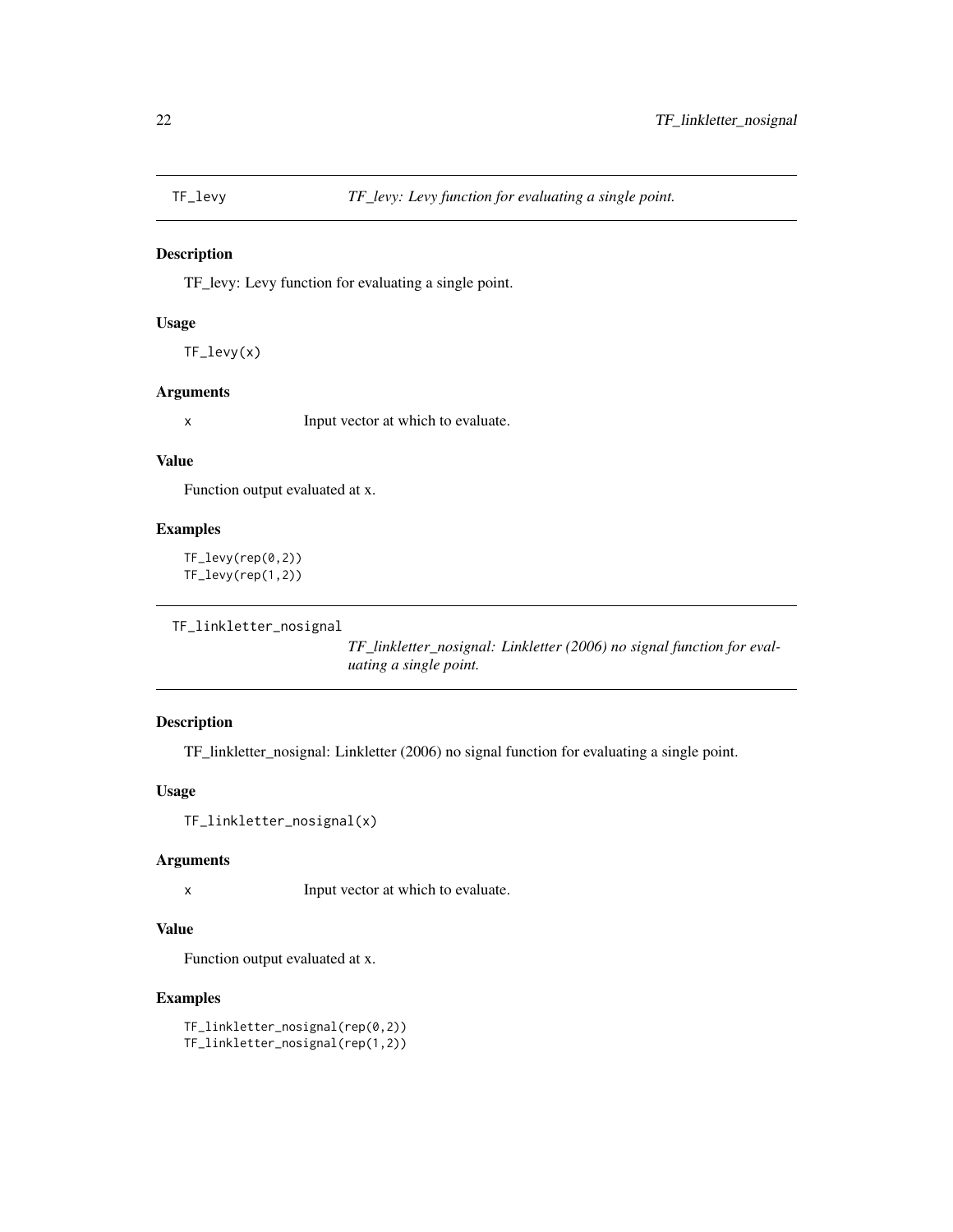<span id="page-22-0"></span>TF\_michalewicz *TF\_michalewicz: Michalewicz function for evaluating a single point.*

## Description

TF\_michalewicz: Michalewicz function for evaluating a single point.

## Usage

TF\_michalewicz(x, m = 10)

## Arguments

| $\boldsymbol{\mathsf{x}}$ | Input vector at which to evaluate.     |
|---------------------------|----------------------------------------|
| m                         | Parameter for the michalewicz function |

#### Value

Function output evaluated at x.

## Examples

TF\_michalewicz(rep(0,2)) TF\_michalewicz(rep(1,2))

| TF_moon_high | TF_moon_high: Moon (2010) high-dimensional function for evaluat- |
|--------------|------------------------------------------------------------------|
|              | ing a single point.                                              |

## Description

TF\_moon\_high: Moon (2010) high-dimensional function for evaluating a single point.

## Usage

```
TF_moon_high(x)
```
#### Arguments

x Input vector at which to evaluate.

## Value

Function output evaluated at x.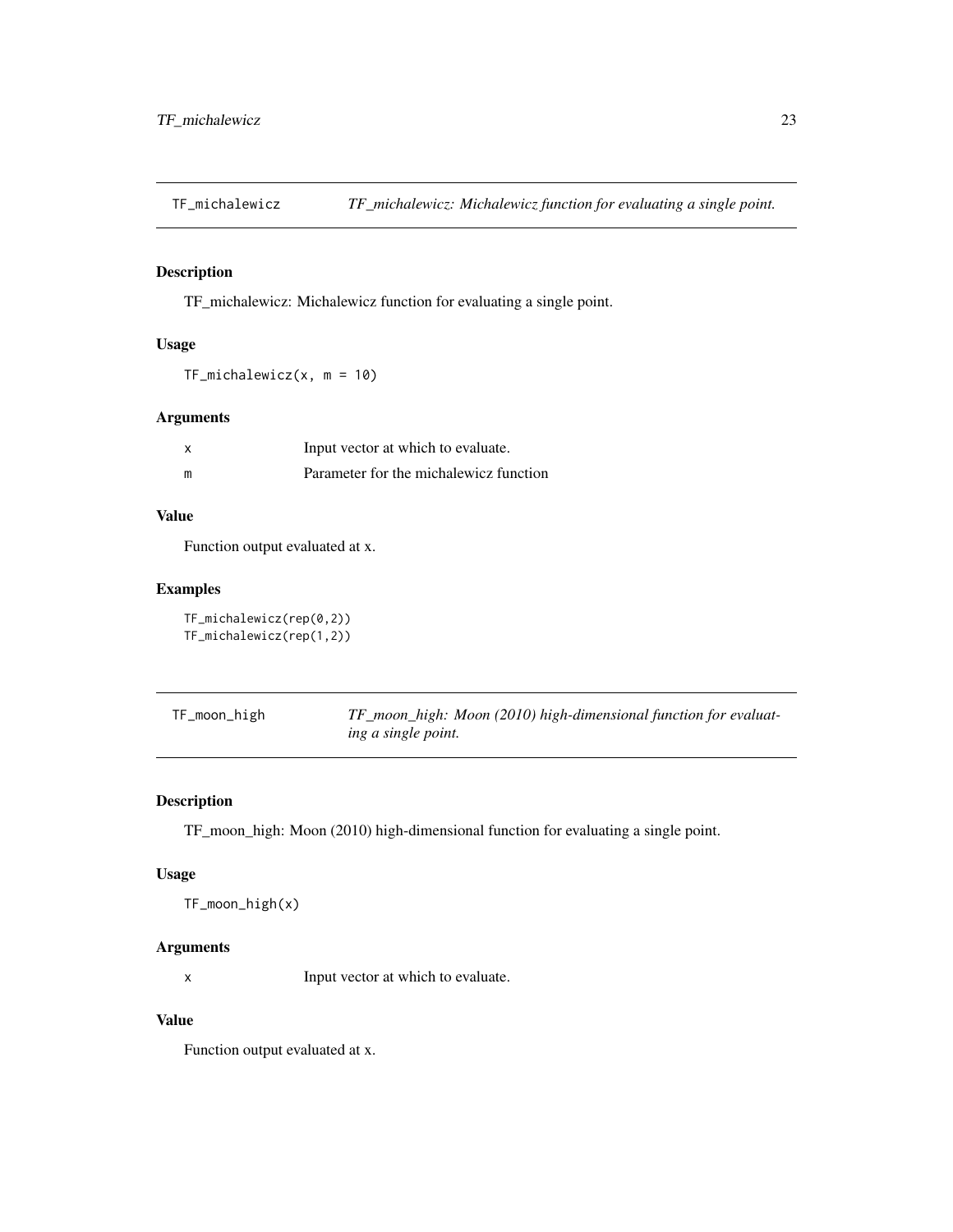## Examples

```
TF_moon_high(rep(0,20))
TF_moon_high(rep(1,20))
```
TF\_morris *TF\_morris: morris function for evaluating a single point.*

## Description

TF\_morris: morris function for evaluating a single point.

#### Usage

TF\_morris(x)

## Arguments

x Input vector at which to evaluate.

## Value

Function output evaluated at x.

#### References

http://www.abe.ufl.edu/jjones/ABE\_5646/2010/Morris.1991

#### Examples

TF\_morris(rep(0,20)) TF\_morris(rep(1,20))

TF\_piston *TF\_piston: Piston simulation function for evaluating a single point.*

## Description

TF\_piston: Piston simulation function for evaluating a single point.

## Usage

TF\_piston(x)

#### Arguments

<span id="page-23-0"></span>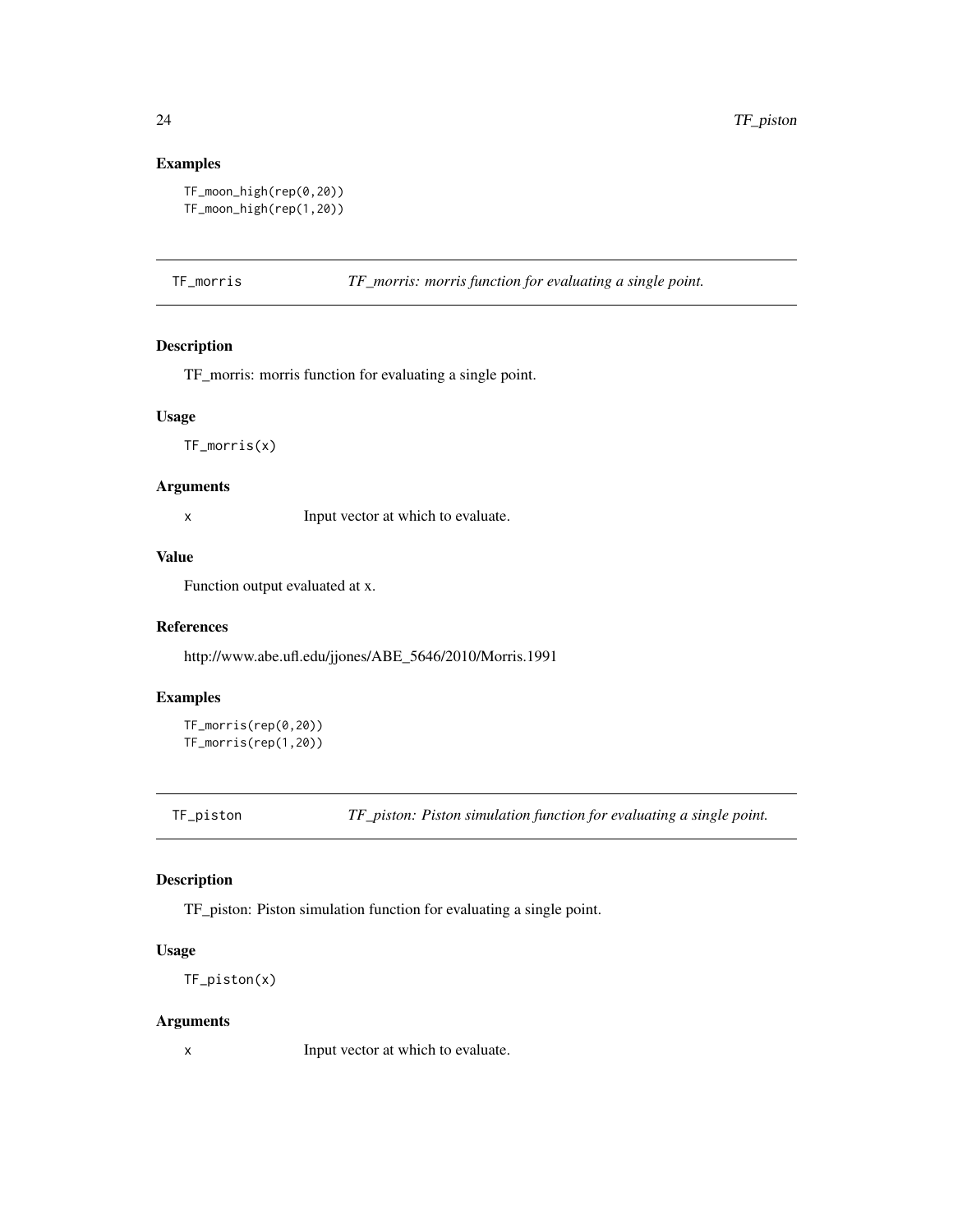## <span id="page-24-0"></span>TF\_quad\_peaks 25

## Value

Function output evaluated at x.

## Examples

TF\_piston(c(30,.005,.002,1e3,9e4,290,340)) # minimum of zero, hard to solve

TF\_quad\_peaks *TF\_quad\_peaks: quad\_peaks function for evaluating a single point.*

#### Description

TF\_quad\_peaks: quad\_peaks function for evaluating a single point.

#### Usage

```
TF_quad_peaks(x)
```
## Arguments

x Input vector at which to evaluate.

## Value

Function output evaluated at x.

#### Examples

```
TF_quad_peaks(rep(0,2))
TF_quad_peaks(rep(1,2))
```
TF\_quad\_peaks\_slant *TF\_quad\_peaks\_slant: quad\_peaks\_slant function for evaluating a single point.*

## Description

TF\_quad\_peaks\_slant: quad\_peaks\_slant function for evaluating a single point.

## Usage

```
TF_quad_peaks_slant(x)
```
#### Arguments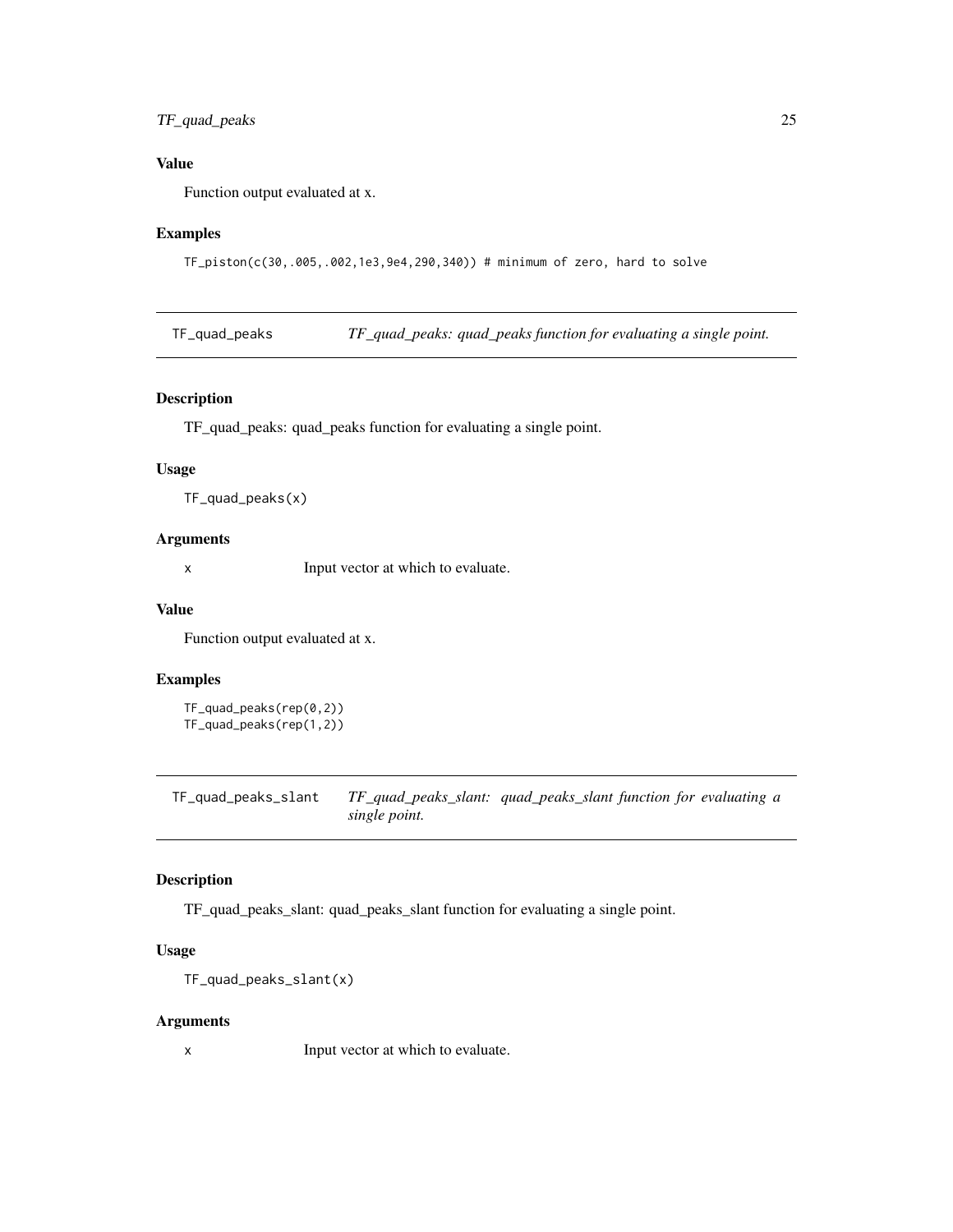## Value

Function output evaluated at x.

## Examples

```
TF_quad_peaks_slant(rep(0,2))
TF_quad_peaks_slant(rep(1,2))
```
TF\_rastrigin *TF\_rastrigin: Rastrigin function for evaluating a single point.*

## Description

TF\_rastrigin: Rastrigin function for evaluating a single point.

#### Usage

TF\_rastrigin(x)

#### Arguments

x Input vector at which to evaluate.

#### Value

Function output evaluated at x.

## Examples

```
TF_rastrigin(rep(0,2))
TF_rastrigin(rep(1,2))
```
TF\_robotarm *TF\_robotarm: Robot arm function for evaluating a single point.*

## Description

TF\_robotarm: Robot arm function for evaluating a single point.

## Usage

TF\_robotarm(x)

#### Arguments

<span id="page-25-0"></span>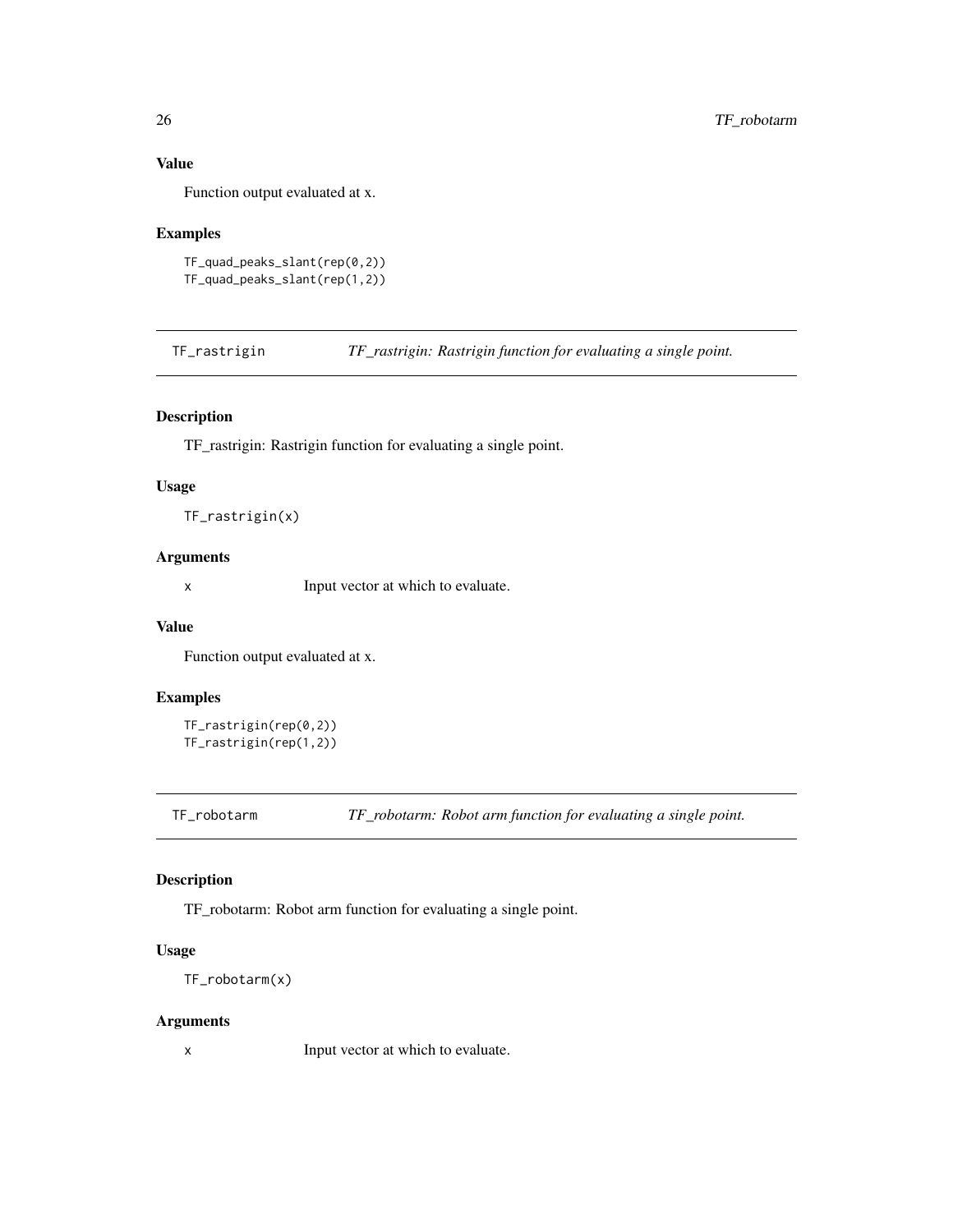## <span id="page-26-0"></span>TF\_RoosArnold 27

## Value

Function output evaluated at x.

## Examples

```
TF_robotarm(rep(0,8))
TF_robotarm(rep(1,8))
```

| TF RoosArnold | TF_RoosArnold: Roos & Arnold (1963) function for evaluating a sin- |
|---------------|--------------------------------------------------------------------|
|               | gle point.                                                         |

## Description

TF\_RoosArnold: Roos & Arnold (1963) function for evaluating a single point.

## Usage

TF\_RoosArnold(x)

## Arguments

x Input vector at which to evaluate.

#### Value

Function output evaluated at x.

## Examples

```
TF_RoosArnold(rep(0,8))
TF_RoosArnold(rep(1,8))
```
TF\_welch *TF\_welch: Welch function for evaluating a single point.*

## Description

TF\_welch: Welch function for evaluating a single point.

#### Usage

TF\_welch(x)

#### Arguments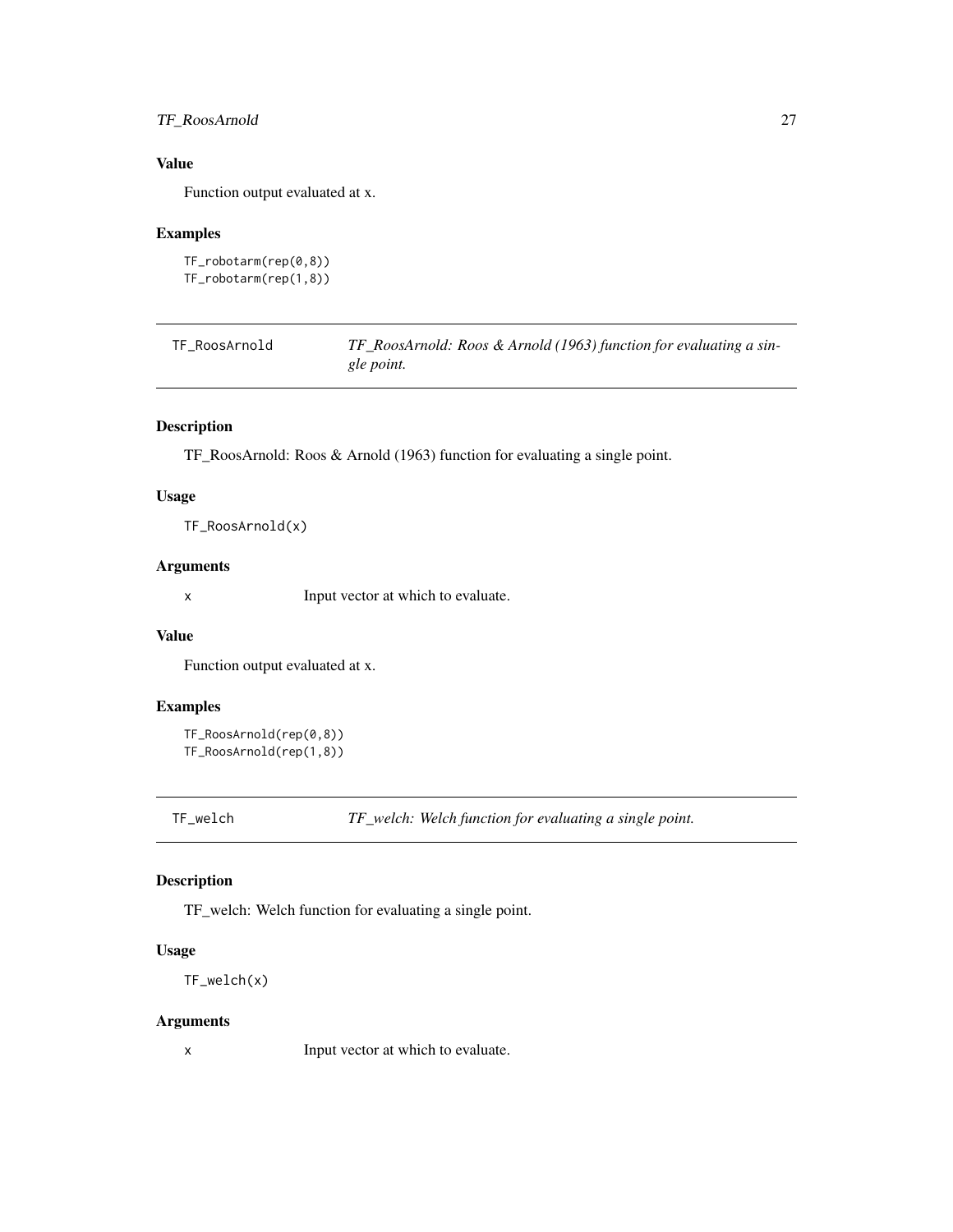## <span id="page-27-0"></span>Value

Function output evaluated at x.

## Examples

TF\_welch(rep(0,20)) # minimum of zero, hard to solve

TF\_wingweight *TF\_wingweight: Wing weight function for evaluating a single point.*

## Description

TF\_wingweight: Wing weight function for evaluating a single point.

## Usage

```
TF_wingweight(x)
```
## Arguments

x Input vector at which to evaluate.

#### Value

Function output evaluated at x.

## Examples

TF\_wingweight(c(150,220,6,-10,16,.5,.08,2.5,1700,.025)) # minimum of zero, hard to solve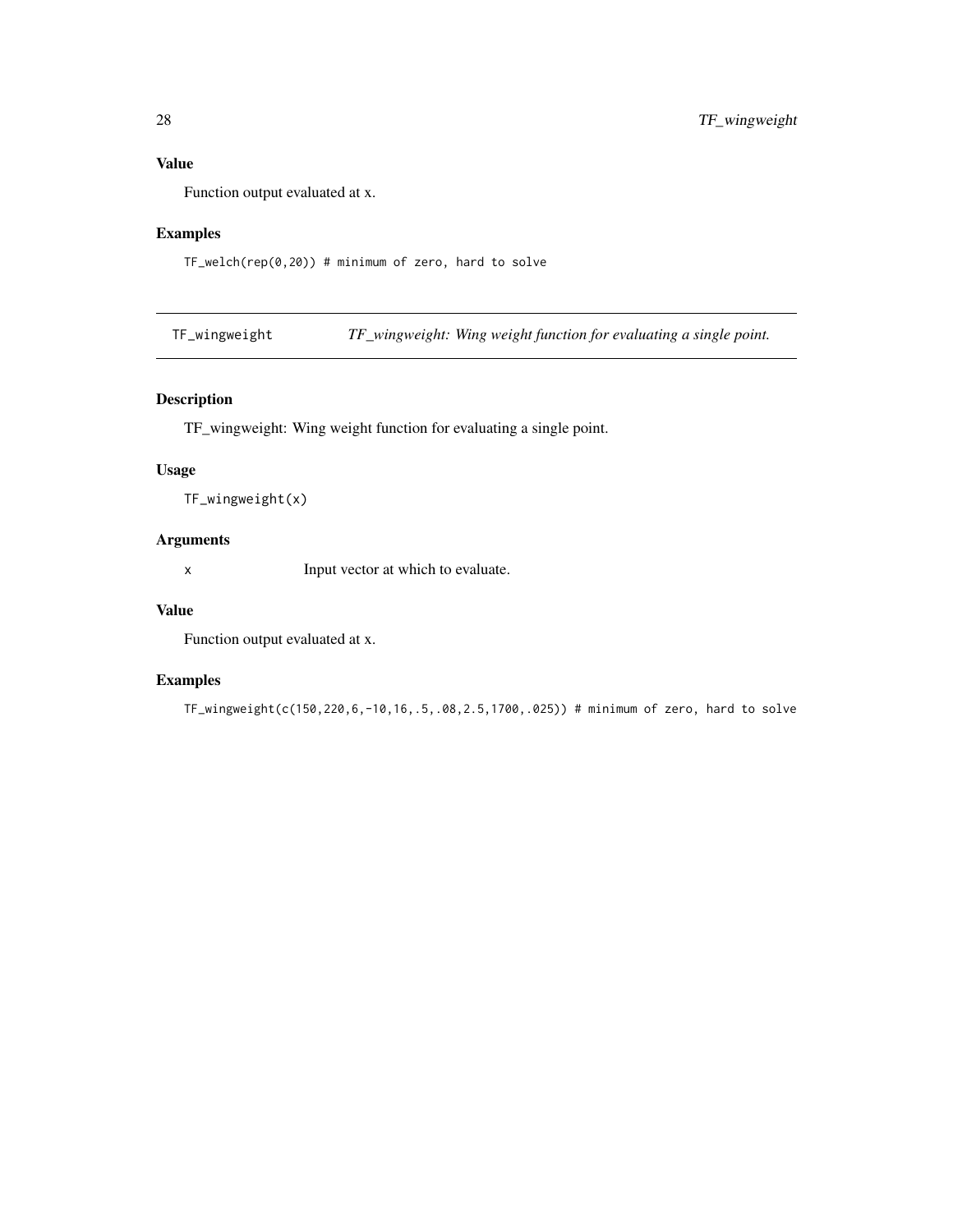# <span id="page-28-0"></span>Index

ackley *(*branin*)*, [5](#page-4-0) add\_linear\_terms, [2](#page-1-0) add\_noise, [3](#page-2-0) add\_null\_dims, [4](#page-3-0) add\_zoom, [4](#page-3-0) banana *(*branin*)*, [5](#page-4-0) beale *(*branin*)*, [5](#page-4-0) borehole *(*branin*)*, [5](#page-4-0) branin, [5](#page-4-0) currin1991 *(*branin*)*, [5](#page-4-0) detpep8d *(*branin*)*, [5](#page-4-0) easom *(*branin*)*, [5](#page-4-0) franke *(*branin*)*, [5](#page-4-0) gaussian1 *(*branin*)*, [5](#page-4-0) Gfunction *(*branin*)*, [5](#page-4-0) GoldsteinPrice *(*branin*)*, [5](#page-4-0) GoldsteinPriceLog *(*branin*)*, [5](#page-4-0) griewank *(*branin*)*, [5](#page-4-0) hartmann *(*branin*)*, [5](#page-4-0) hump *(*branin*)*, [5](#page-4-0) levy *(*branin*)*, [5](#page-4-0) lim2002 *(*branin*)*, [5](#page-4-0) linkletter\_nosignal *(*branin*)*, [5](#page-4-0) michalewicz *(*branin*)*, [5](#page-4-0) moon\_high *(*branin*)*, [5](#page-4-0) morris *(*branin*)*, [5](#page-4-0) nsin, [10](#page-9-0)

numGrad, [11](#page-10-0) numHessian, [12](#page-11-0)

OTL\_Circuit *(*branin*)*, [5](#page-4-0)

piston *(*branin*)*, [5](#page-4-0) powsin *(*branin*)*, [5](#page-4-0) quad\_peaks *(*branin*)*, [5](#page-4-0) quad\_peaks\_slant *(*branin*)*, [5](#page-4-0) rastrigin *(*branin*)*, [5](#page-4-0) RFF, [12](#page-11-0) RFF\_get, [13](#page-12-0) robotarm *(*branin*)*, [5](#page-4-0) RoosArnold *(*branin*)*, [5](#page-4-0) sinumoid *(*branin*)*, [5](#page-4-0) sqrtsin *(*branin*)*, [5](#page-4-0) standard\_test\_func, [14](#page-13-0) test\_func\_apply *(*branin*)*, [5](#page-4-0) TF\_ackley, [15](#page-14-0) TF\_banana *(*TF\_branin*)*, [16](#page-15-0) TF\_beale, [15](#page-14-0) TF\_borehole *(*TF\_branin*)*, [16](#page-15-0) TF\_branin, [16](#page-15-0) TF\_currin1991 *(*TF\_branin*)*, [16](#page-15-0) TF\_detpep8d, [18](#page-17-0) TF\_easom, [18](#page-17-0) TF\_franke *(*TF\_branin*)*, [16](#page-15-0) TF\_gaussian1 *(*TF\_branin*)*, [16](#page-15-0) TF\_Gfunction, [19](#page-18-0) TF\_GoldsteinPrice, [19](#page-18-0) TF\_GoldsteinPriceLog, [20](#page-19-0) TF\_griewank, [20](#page-19-0) TF\_hartmann, [21](#page-20-0) TF\_hump, [21](#page-20-0) TF\_levy, [22](#page-21-0) TF\_lim2002 *(*TF\_branin*)*, [16](#page-15-0) TF\_linkletter\_nosignal, [22](#page-21-0) TF\_michalewicz, [23](#page-22-0) TF\_moon\_high, [23](#page-22-0) TF\_morris, [24](#page-23-0) TF\_OTL\_Circuit *(*TF\_branin*)*, [16](#page-15-0)